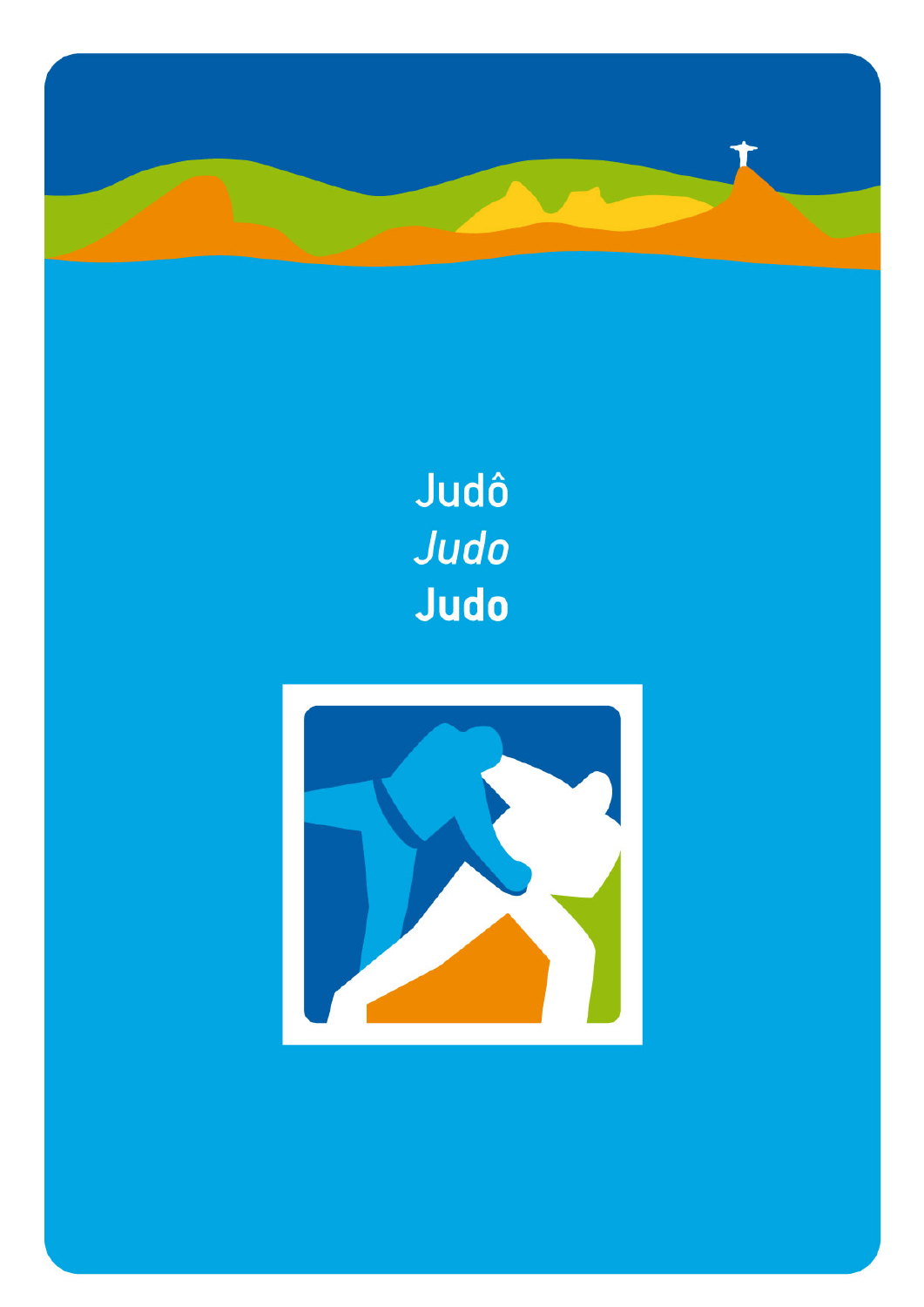

## **Number of Entries by NPC**

**Número de Inscripciones por CPN / Número de Inscrições por CPN**

#### **As of 15 AUG 2007**

| <b>Continental Union</b>                 |     | <b>Total Entries per Men by Kg</b> |       |       |  |   | Total Entries per Women by Kg |                     |       |       |       | <b>Total</b> |       |   |           |    |   |
|------------------------------------------|-----|------------------------------------|-------|-------|--|---|-------------------------------|---------------------|-------|-------|-------|--------------|-------|---|-----------|----|---|
| <b>NPC</b>                               | -60 | $-66$                              | $-73$ | $-81$ |  |   |                               | -90 -100 +100 Total | $-48$ | $-52$ | $-57$ | $-63$        | $-70$ |   | +70 Total |    |   |
| America                                  |     |                                    |       |       |  |   |                               |                     |       |       |       |              |       |   |           |    |   |
| ARG - Argentina                          |     |                                    |       |       |  |   |                               | 3                   |       |       |       |              |       |   |           |    | 3 |
| <b>BRA - Brazil</b>                      | 2   | 2 <sub>1</sub>                     | 2     | 2     |  |   | 2                             | 11                  | 2     |       |       | 2            |       | 2 |           | 18 |   |
| CAN - Canada                             |     |                                    |       |       |  |   |                               | 2                   |       |       |       |              |       |   |           |    | ⌒ |
| COL - Colombia                           |     |                                    |       |       |  |   |                               | 3                   |       |       |       |              |       |   |           |    | っ |
| CUB - Cuba                               |     |                                    |       |       |  |   |                               | 6                   |       |       |       |              |       |   | 2         |    | 8 |
| MEX - Mexico                             |     |                                    |       |       |  |   |                               | 2                   |       |       |       |              |       |   |           |    | 3 |
| PUR - Puerto Rico                        |     |                                    |       |       |  |   |                               |                     |       |       |       |              |       |   |           |    |   |
| URU - Uruguay                            |     |                                    |       |       |  |   |                               | っ                   |       |       |       |              |       |   |           | ◠  |   |
| USA - United States of America           |     |                                    |       |       |  |   |                               | 4                   |       |       |       |              |       |   | 3         |    |   |
| VEN - Venezuela                          |     |                                    |       |       |  |   |                               | 6                   |       |       |       |              |       |   |           |    |   |
| 10 <sup>1</sup><br><b>Total America:</b> | 7   | 8                                  | 8     |       |  | 5 | 5                             | 40                  | 4     |       |       | $\vert$      | 3     | 3 | 14        | 54 |   |
| 10<br><b>TOTAL ALL UNIONS:</b>           |     | 8                                  | 8     |       |  | 5 | 5                             | 40                  | 4     |       |       | 4            | 3     | 3 | 14        | 54 |   |



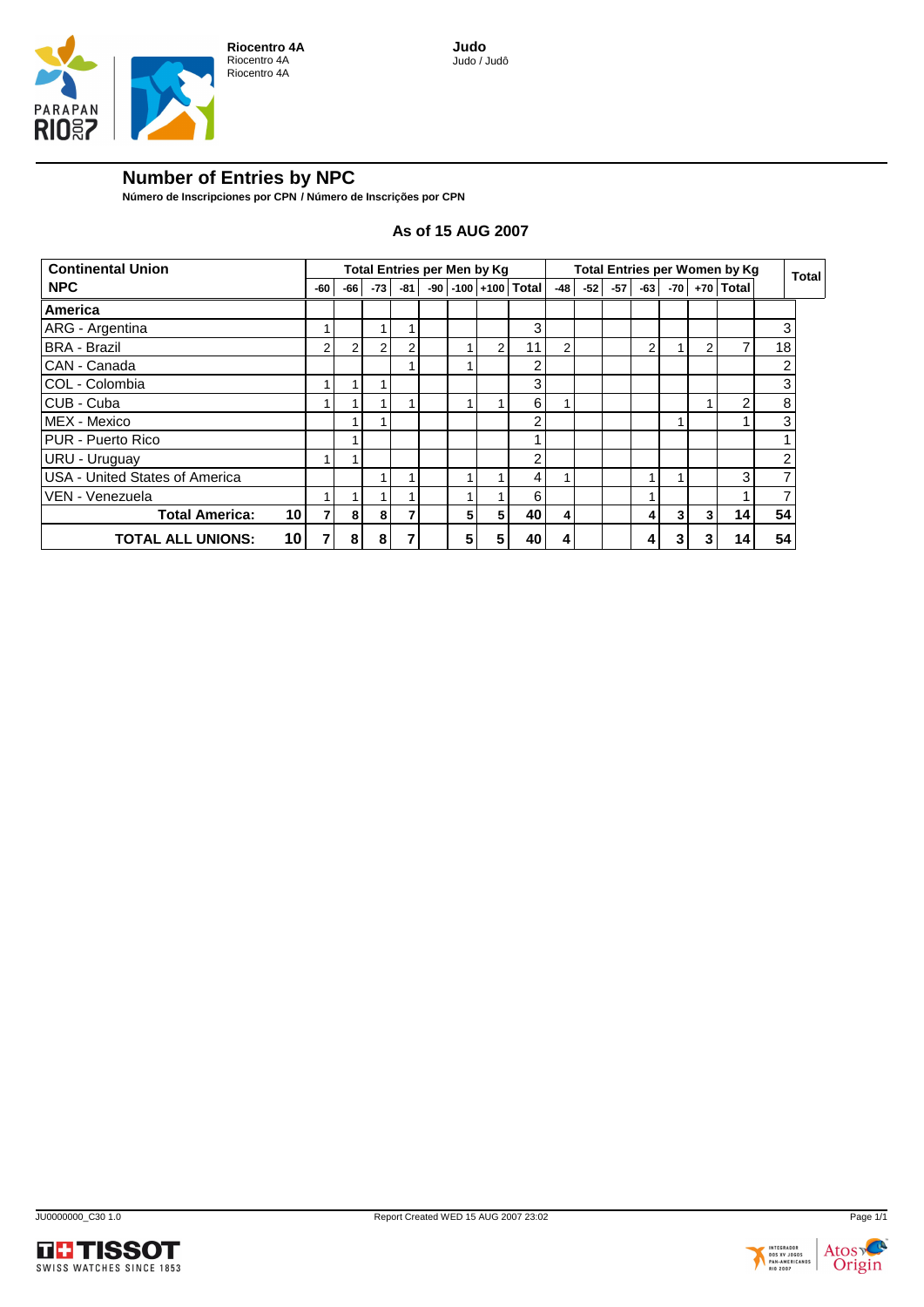

**Men -60 kg Extra-Light** Hombres menos de 60kg / Masculino até 60kg

## **Entry List By Weight Category**

**Lista de Inscripciones por Categoría de Peso / Lista de Inscrições por Categoria de Peso**

#### **As of 15 AUG 2007**

| <b>NPC</b>           | <b>Name</b>               | <b>Medical</b><br><b>Class</b> | Date of Birth | Height<br>$m / ft$ in |
|----------------------|---------------------------|--------------------------------|---------------|-----------------------|
| ARG - Argentina      | DÍAZ Domingo              | <b>B2</b>                      | 24 DEC 1979   |                       |
| <b>BRA</b> - Brazil  | ARAÚJO Helder             | <b>B2</b>                      | 18 AUG 1979   |                       |
|                      | PAIXÃO Roberto            | B <sub>1</sub>                 | 29 DEC 1976   |                       |
| COL - Colombia       | <b>CORTES Juan Pablo</b>  | B <sub>3</sub>                 | 11 NOV 1970   |                       |
| CUB - Cuba           | <b>HECHAVARRIA Sergio</b> | <b>B2</b>                      | 26 DEC 1968   |                       |
| URU - Uruguay        | <b>BORGES Henry</b>       | B <sub>1</sub>                 | 30 APR 1983   |                       |
| VEN - Venezuela<br>. | <b>ARANGUREN Elvin</b>    | B <sub>1</sub>                 | 29 NOV 1985   |                       |

**Total Number of Judokas: 7**





Origin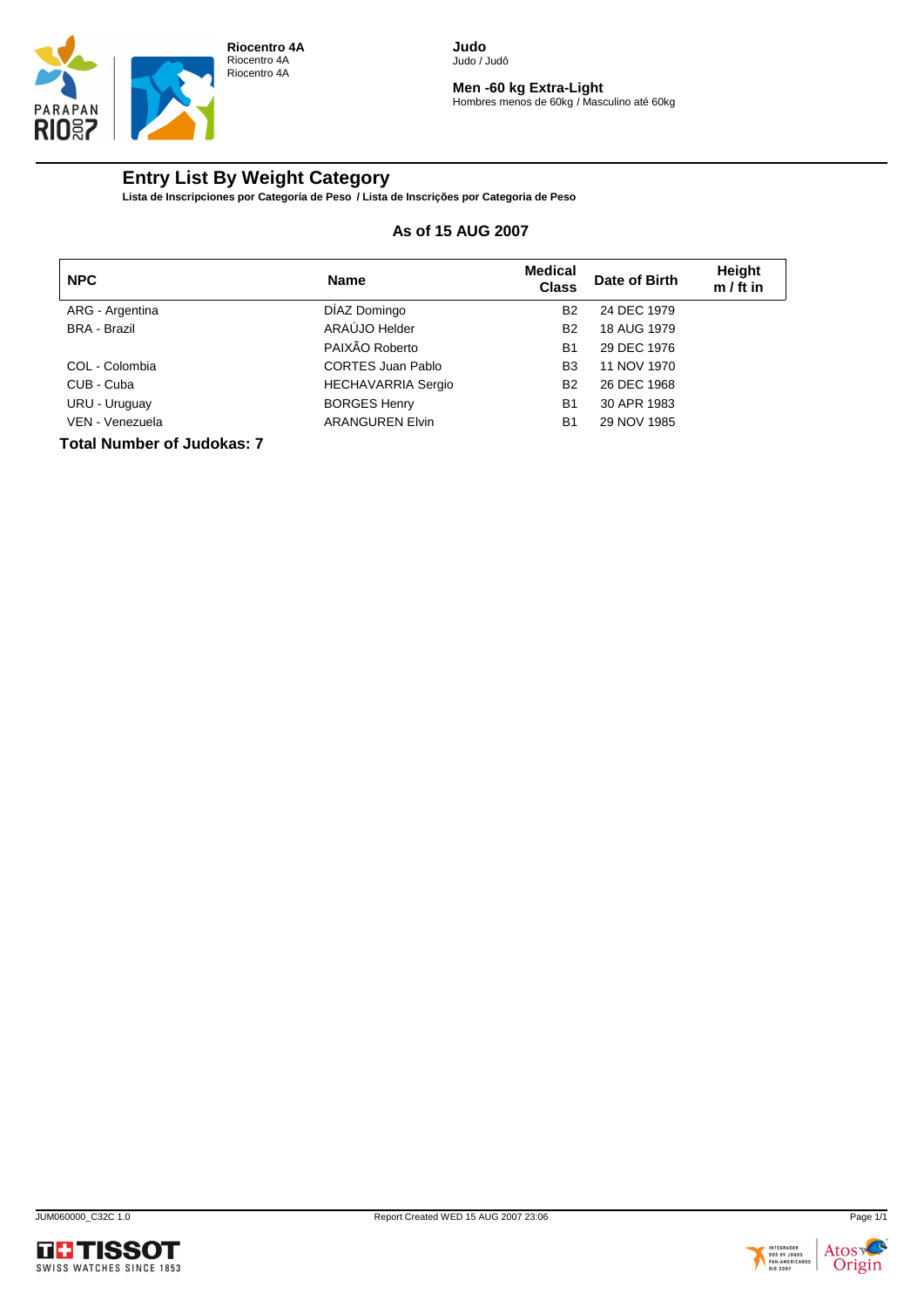

**Men -66 kg Half-Light**

Hombres más de 60kg y menos de 66kg / Masculino acima de 60kg e até 66kg

## **Entry List By Weight Category**

**Lista de Inscripciones por Categoría de Peso / Lista de Inscrições por Categoria de Peso**

#### **As of 15 AUG 2007**

| <b>NPC</b>                  | <b>Name</b>              | <b>Medical</b><br><b>Class</b> | Date of Birth | Height<br>$m / ft$ in |
|-----------------------------|--------------------------|--------------------------------|---------------|-----------------------|
| <b>BRA - Brazil</b>         | GOMES Magno              | B3                             | 3 JAN 1983    |                       |
|                             | SOUZA Robson             | <b>B1</b>                      | 7 AUG 1985    |                       |
| COL - Colombia              | <b>ALZATE Wilson</b>     | <b>B2</b>                      | 28 FEB 1978   |                       |
| CUB - Cuba                  | <b>RAMOS Víctor Luis</b> | B <sub>2</sub>                 | 10 JUL 1974   |                       |
| MEX - Mexico                | PARRA Jose               | <b>B2</b>                      | 23 JAN 1990   |                       |
| PUR - Puerto Rico           | <b>PEREZ Luis</b>        | <b>B2</b>                      | 26 SEP 1986   |                       |
| URU - Uruguay               | VIERA Alfredo            | B <sub>1</sub>                 | 23 NOV 1963   |                       |
| VEN - Venezuela             | <b>TOVAR Marcos Jose</b> | <b>B2</b>                      | 11 NOV 1970   |                       |
| Tatal Museum of Judelines O |                          |                                |               |                       |





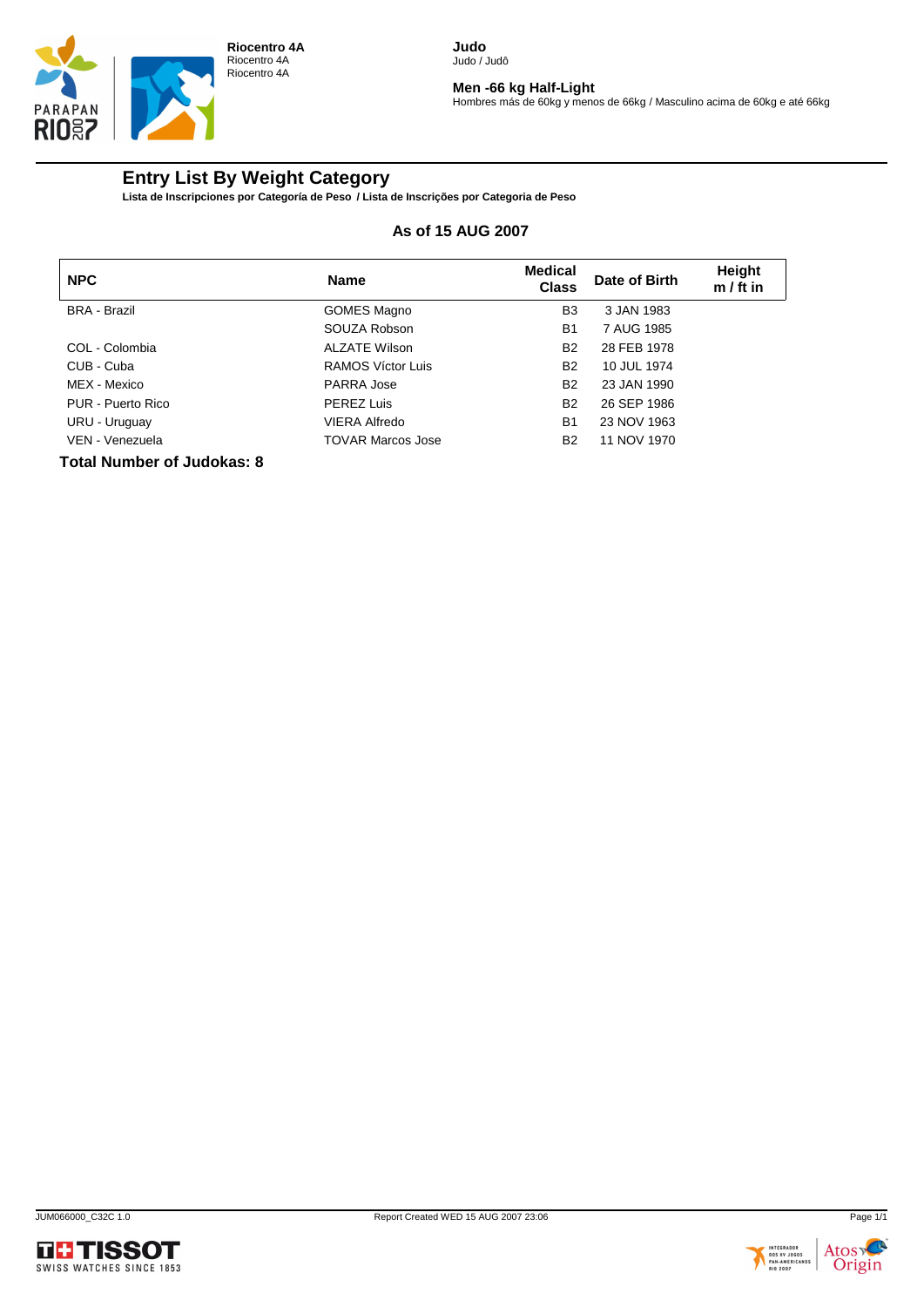

#### **Men -73 kg Light**

Hombres más de 66kg y menos de 73kg / Masculino acima de 66kg e até 73kg

## **Entry List By Weight Category**

**Lista de Inscripciones por Categoría de Peso / Lista de Inscrições por Categoria de Peso**

#### **As of 15 AUG 2007**

| <b>NPC</b>                        | <b>Name</b>             | <b>Medical</b><br><b>Class</b> | Date of Birth | Height<br>$m / ft$ in |
|-----------------------------------|-------------------------|--------------------------------|---------------|-----------------------|
| ARG - Argentina                   | RAMIREZ Fabián          | <b>B1</b>                      | 3 JAN 1977    |                       |
| <b>BRA - Brazil</b>               | AMARAL Eduardo          | <b>B2</b>                      | 29 JUN 1967   |                       |
|                                   | PORFÍRIO Wanderson      | B <sub>3</sub>                 | 21 FEB 1983   |                       |
| COL - Colombia                    | CASTILLO Edgar          | <b>B1</b>                      | 24 NOV 1970   |                       |
| CUB - Cuba                        | <b>MARCILLIS Jorge</b>  | <b>B2</b>                      | 11 APR 1983   |                       |
| MEX - Mexico                      | <b>AVILA Eduardo</b>    | B <sub>3</sub>                 | 20 DEC 1985   |                       |
| USA - United States of America    | <b>MOORE Scott</b>      | B <sub>3</sub>                 | 10 NOV 1969   |                       |
| VEN - Venezuela                   | <b>BRICENO Mauricio</b> | B <sub>3</sub>                 | 2 DEC 1986    |                       |
| <b>Total Number of Judokas: 8</b> |                         |                                |               |                       |



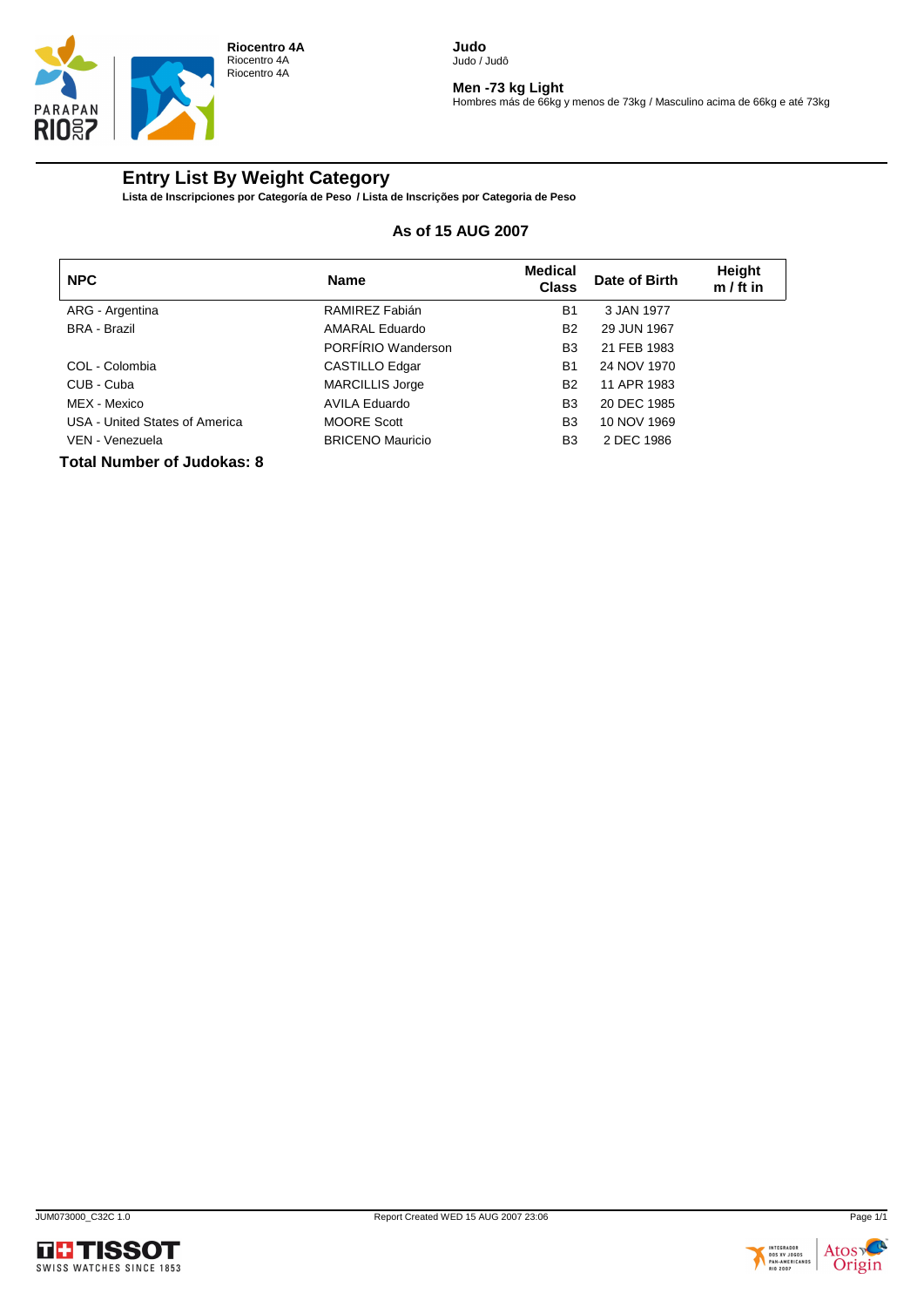

**Men -81 kg Half-Middle**

Hombres más de 73kg y menos de 81kg / Masculino acima de 73kg e até 81kg

## **Entry List By Weight Category**

**Lista de Inscripciones por Categoría de Peso / Lista de Inscrições por Categoria de Peso**

#### **As of 15 AUG 2007**

| <b>NPC</b>                     | <b>Name</b>              | <b>Medical</b><br><b>Class</b> | Date of Birth | Height<br>$m / ft$ in |
|--------------------------------|--------------------------|--------------------------------|---------------|-----------------------|
| ARG - Argentina                | LENCINA Jorge            | <b>B2</b>                      | 26 MAR 1975   |                       |
| <b>BRA - Brazil</b>            | <b>ARRUDA Harley</b>     | <b>B1</b>                      | 5 JUL 1979    |                       |
|                                | <b>ROSA Denis</b>        | <b>B2</b>                      | 18 OCT 1979   |                       |
| CAN - Canada                   | <b>RADOMAN Alexander</b> | B <sub>3</sub>                 | 18 NOV 1988   |                       |
| CUB - Cuba                     | ALONSO Isao              | B <sub>3</sub>                 | 5 AUG 1982    |                       |
| USA - United States of America | <b>JONES Scott</b>       | <b>B2</b>                      | 23 MAY 1974   |                       |
| VEN - Venezuela                | <b>CARVALLO Reinaldo</b> | B <sub>3</sub>                 | 2 JAN 1983    |                       |

**Total Number of Judokas: 7**





Origin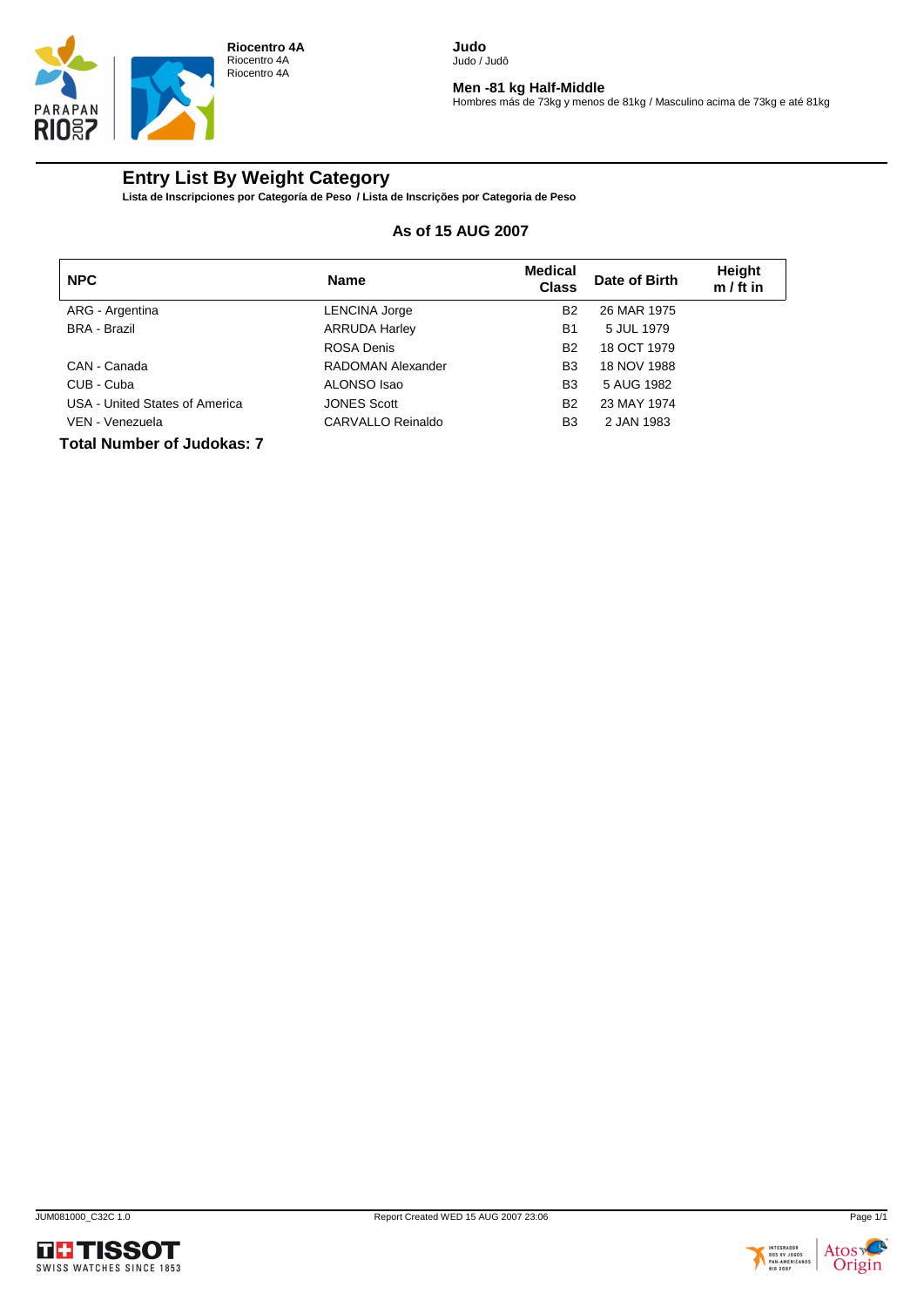

**Men -100 kg Half-Heavy** Masculino acima de 90kg e até 100kg

## **Entry List By Weight Category**

**Lista de Inscripciones por Categoría de Peso / Lista de Inscrições por Categoria de Peso**

#### **As of 15 AUG 2007**

| <b>NPC</b>                     | <b>Name</b>            | Medical<br><b>Class</b> | Date of Birth | Height<br>$m / ft$ in |
|--------------------------------|------------------------|-------------------------|---------------|-----------------------|
| <b>BRA - Brazil</b>            | <b>SILVA Antonio</b>   | B1                      | 24 OCT 1970   |                       |
| CAN - Canada                   | <b>MORGAN William</b>  | B <sub>2</sub>          | 2 MAR 1975    |                       |
| CUB - Cuba                     | BERMÚDEZ Juan          | B <sub>2</sub>          | 14 AUG 1965   |                       |
| USA - United States of America | <b>PORTER Myles</b>    | B3                      | 22 NOV 1985   |                       |
| VEN - Venezuela                | <b>ESPINOZA Hector</b> | B1                      | 6 SEP 1972    |                       |



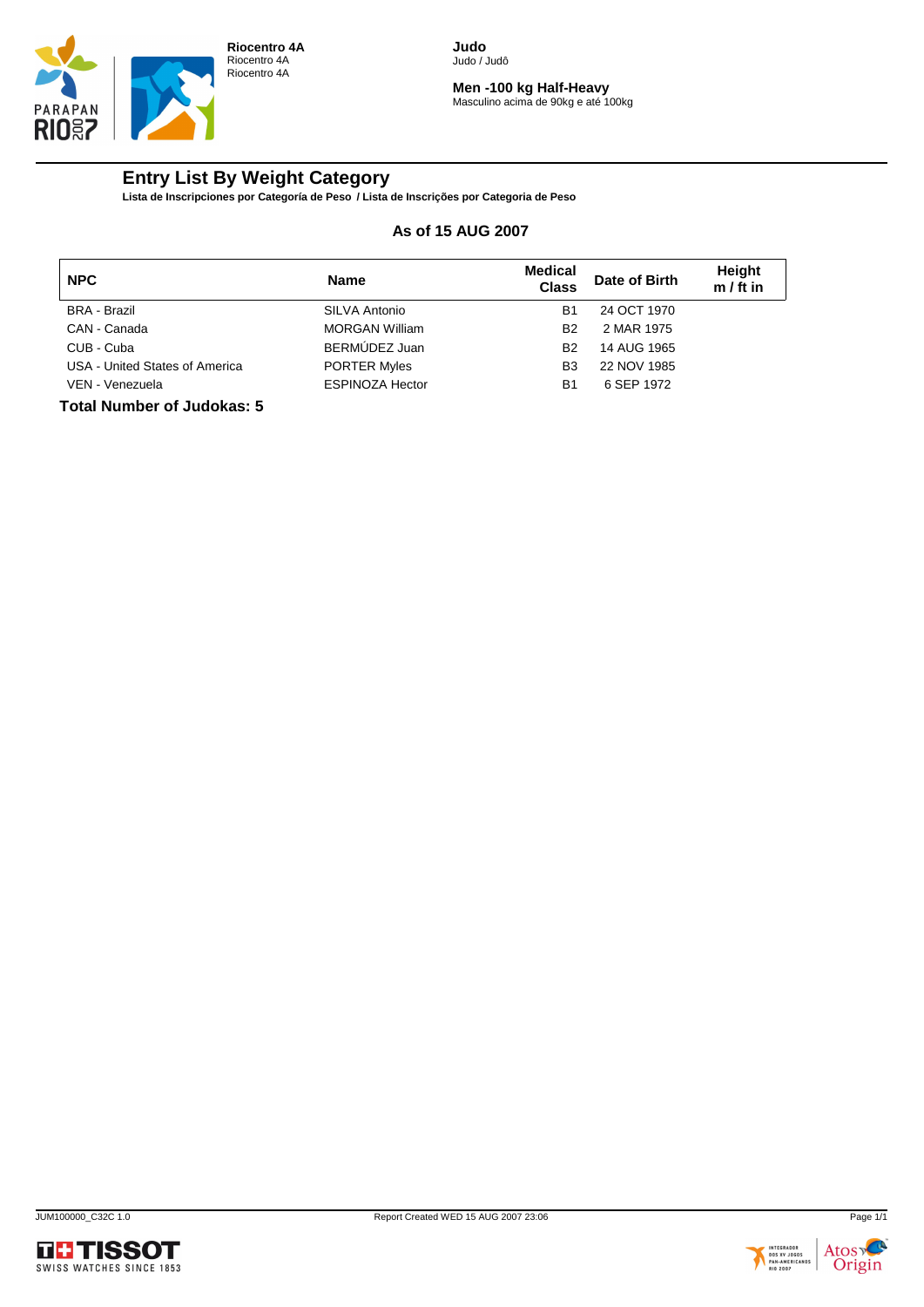

#### **Men +100 kg Heavy**

Hombres más de 100kg / Masculino acima de 100kg

## **Entry List By Weight Category**

**Lista de Inscripciones por Categoría de Peso / Lista de Inscrições por Categoria de Peso**

#### **As of 15 AUG 2007**

| <b>NPC</b>                     | Name                   | <b>Medical</b><br><b>Class</b> | Date of Birth | <b>Height</b><br>$m / ft$ in | Weight<br>kg / lbs |
|--------------------------------|------------------------|--------------------------------|---------------|------------------------------|--------------------|
| <b>BRA - Brazil</b>            | <b>SILVA Alexandre</b> | B1                             | 8 JAN 1976    |                              |                    |
|                                | VAZ Elmo               | B <sub>2</sub>                 | 11 OCT 1961   |                              |                    |
| CUB - Cuba                     | DOMINGUEZ Yangaliny    | <b>B2</b>                      | 2 MAR 1979    |                              |                    |
| USA - United States of America | DE WALL Greg           | B1                             | 10 FEB 1979   |                              |                    |
| VEN - Venezuela                | <b>MONTERO William</b> | B1                             | 30 DEC 1970   |                              |                    |

**Total Number of Judokas: 5**

**Actual weight will be available one hour after official weigh-in**



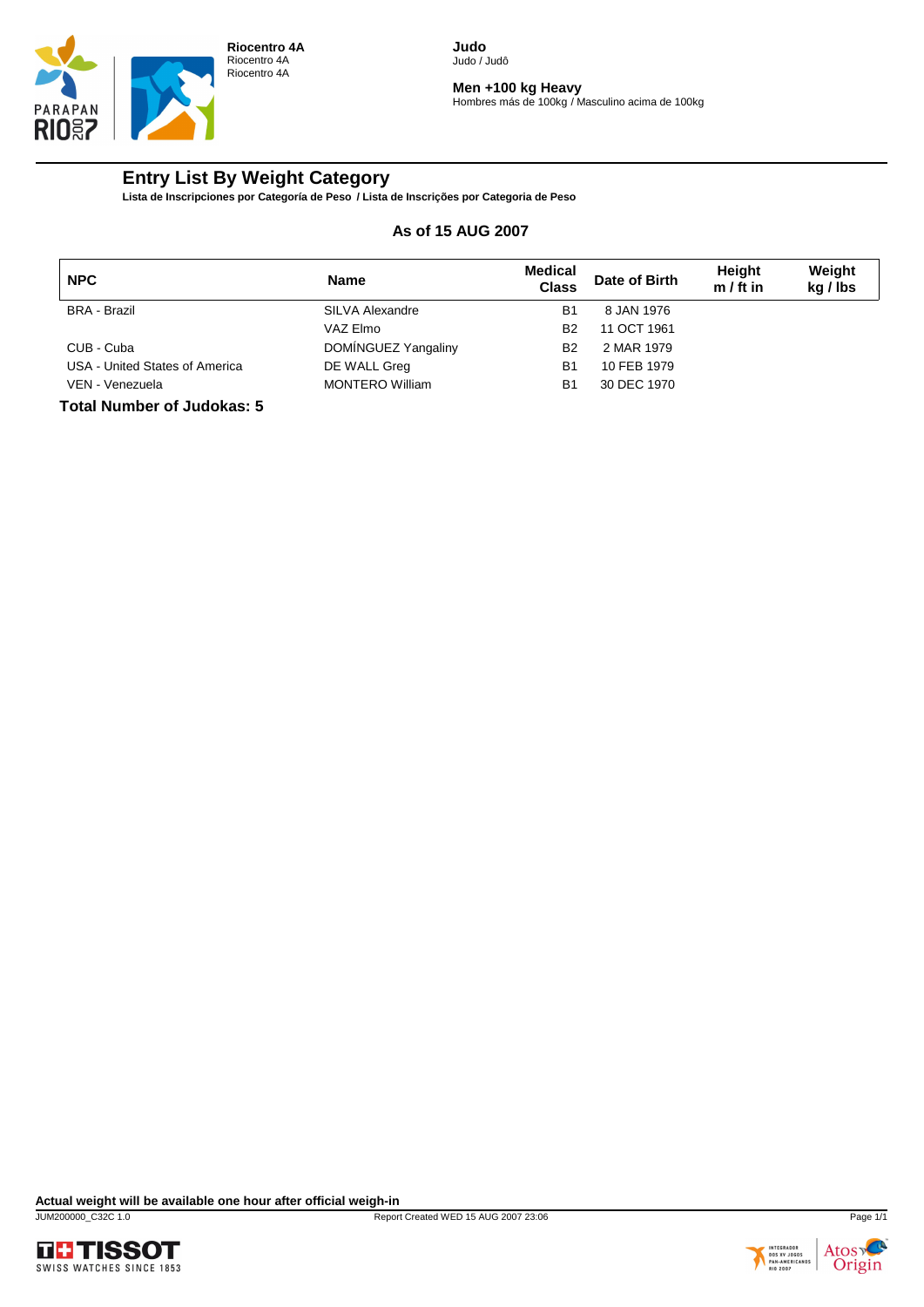

**Women -48 kg Extra-Light** Mujeres menos de 48kg / Feminino até 48kg

## **Entry List By Weight Category**

**Lista de Inscripciones por Categoría de Peso / Lista de Inscrições por Categoria de Peso**

#### **As of 15 AUG 2007**

| <b>NPC</b>                     | <b>Name</b>             | Medical<br><b>Class</b> | Date of Birth | Height<br>$m / ft$ in |
|--------------------------------|-------------------------|-------------------------|---------------|-----------------------|
| <b>BRA - Brazil</b>            | CARDOSO Karla           | B3                      | 18 NOV 1981   |                       |
|                                | <b>FARIAS Ana Luiza</b> | B <sub>2</sub>          | 22 DEC 1975   |                       |
| CUB - Cuba                     | <b>FUENTES María</b>    | B <sub>2</sub>          | 8 FEB 1978    |                       |
| USA - United States of America | <b>THOMAS Christina</b> | B1                      | 12 JAN 1969   |                       |



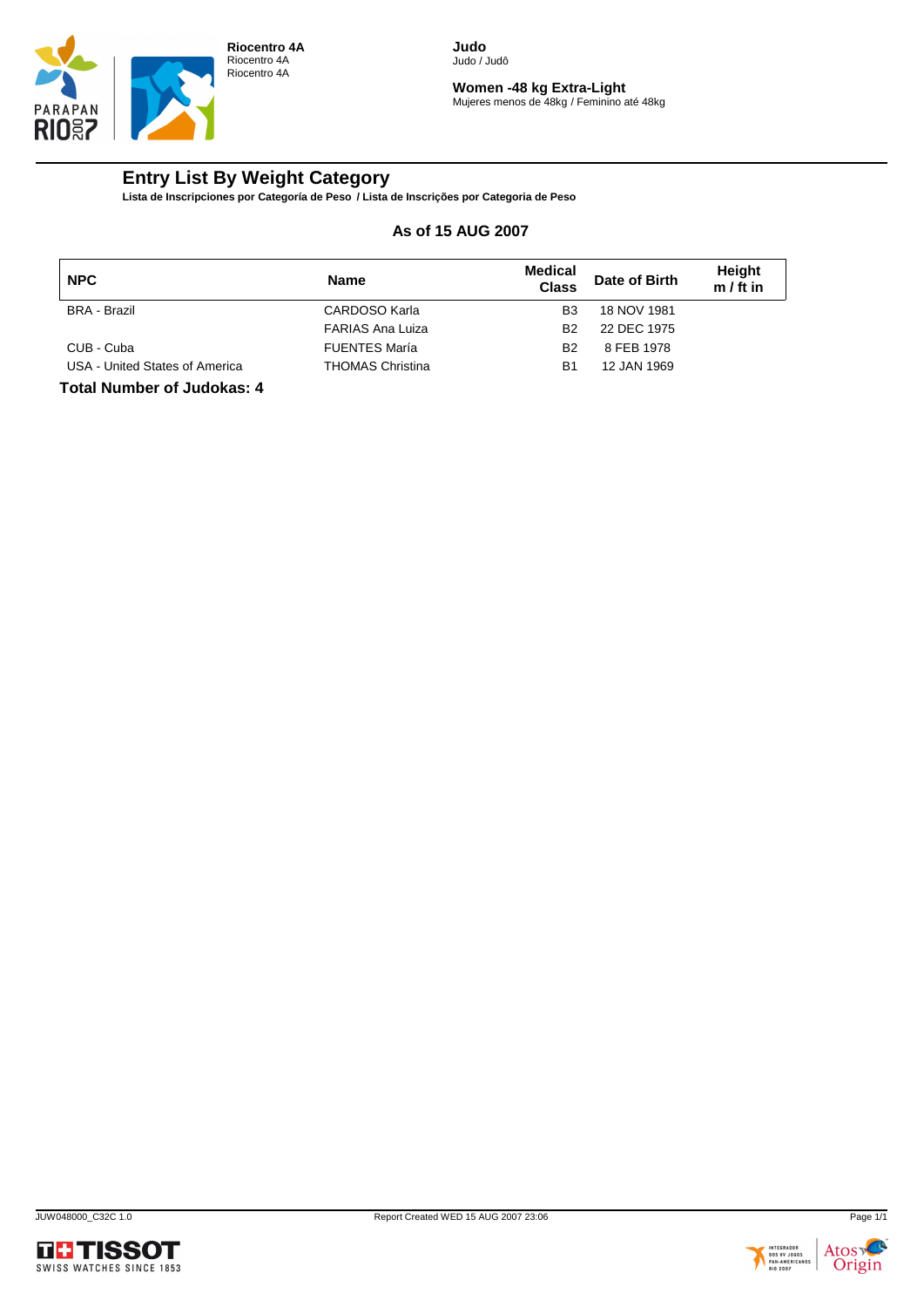

**Women -63 kg Half-Middle**

Mujeres más de 57kg y menos de 63kg / Feminino acima de 57kg e até 63kg

## **Entry List By Weight Category**

**Lista de Inscripciones por Categoría de Peso / Lista de Inscrições por Categoria de Peso**

#### **As of 15 AUG 2007**

| <b>NPC</b>                     | <b>Name</b>          | Medical<br><b>Class</b> | Date of Birth | Height<br>$m / ft$ in |
|--------------------------------|----------------------|-------------------------|---------------|-----------------------|
| <b>BRA - Brazil</b>            | COSTA Regina         | B <sub>2</sub>          | 30 APR 1979   |                       |
|                                | <b>SILVA Daniele</b> | B3                      | 6 AUG 1984    |                       |
| USA - United States of America | <b>MOUTON Jordan</b> | B <sub>2</sub>          | 26 JUL 1989   |                       |
| VEN - Venezuela                | SOAZO Naomi          | B3                      | 19 DEC 1988   |                       |



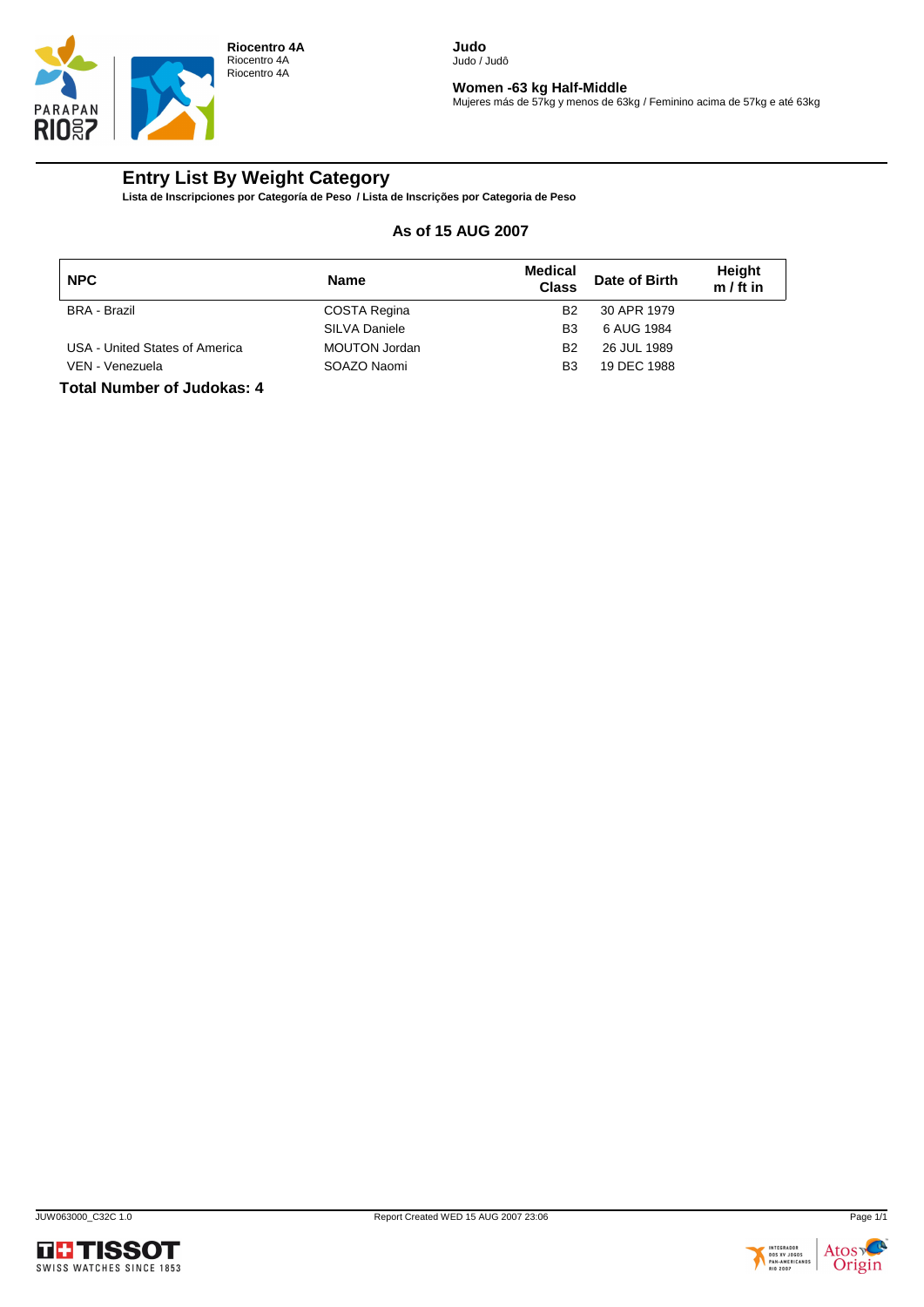

**Women -70 kg Middle**

Mujeres más de 63kg y menos de 70kg / Feminino acima de 63kg e até 70kg

## **Entry List By Weight Category**

**Lista de Inscripciones por Categoría de Peso / Lista de Inscrições por Categoria de Peso**

#### **As of 15 AUG 2007**

| <b>NPC</b>                     | <b>Name</b>               | Medical<br><b>Class</b> | Date of Birth | Height<br>$m / ft$ in |
|--------------------------------|---------------------------|-------------------------|---------------|-----------------------|
| <b>BRA</b> - Brazil            | <b>TEIXEIRA Lucia</b>     | B <sub>3</sub>          | 17 JUN 1981   |                       |
| MEX - Mexico                   | RUVALCABA Lenia           | B3                      | 23 APR 1986   |                       |
| USA - United States of America | <b>MARTINEZ Lisamaria</b> | B <sub>2</sub>          | 17 FEB 1981   |                       |





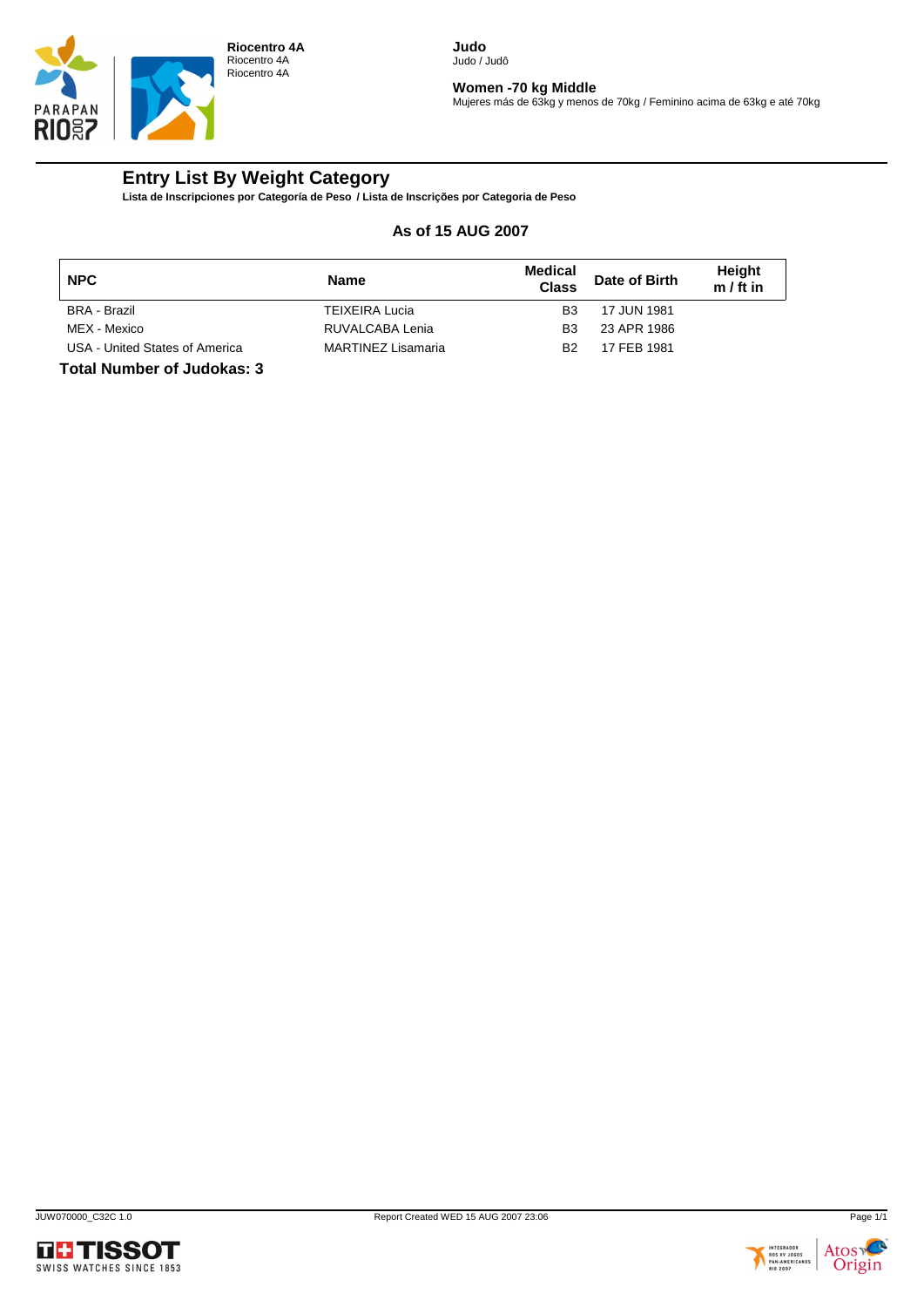

**Women +70 kg Heavy** Mujeres más de 70kg

## **Entry List By Weight Category**

**Lista de Inscripciones por Categoría de Peso / Lista de Inscrições por Categoria de Peso**

#### **As of 17 AUG 2007**

| <b>NPC</b>          | Name                     | <b>Medical</b><br><b>Class</b> | Date of Birth | Height<br>$m / ft$ in | Weight<br>kg / lbs |
|---------------------|--------------------------|--------------------------------|---------------|-----------------------|--------------------|
| <b>BRA - Brazil</b> | ALMEIDA Deane            | B <sub>2</sub>                 | 12 AUG 1981   |                       |                    |
|                     | SOUZA Lourdes            | B <sub>3</sub>                 | 15 FEB 1985   |                       |                    |
| CUB - Cuba          | <b>HERNÁNDEZ Anayasi</b> | B <sub>3</sub>                 | 17 AUG 1977   |                       |                    |



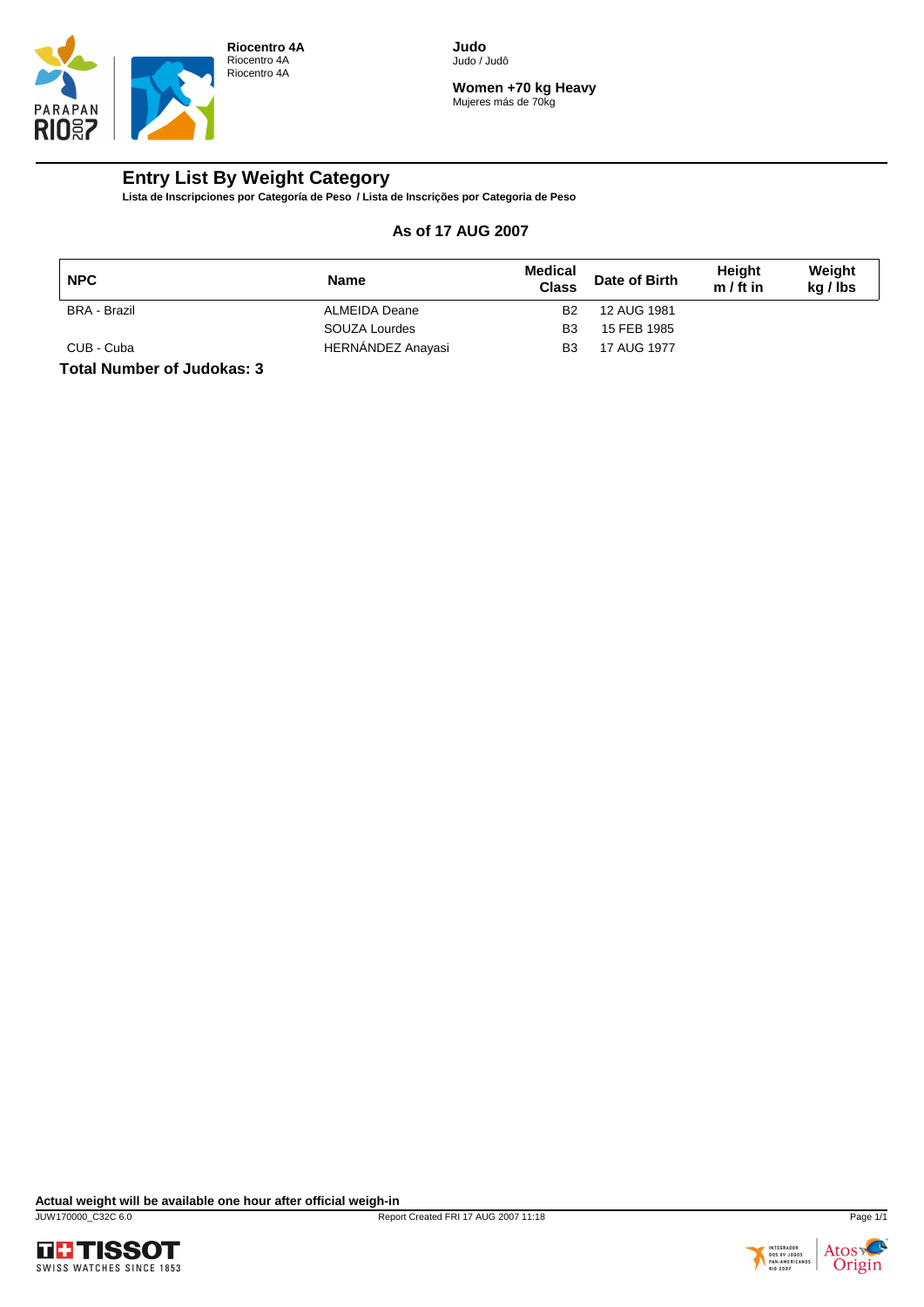

**Men -60 kg Extra-Light** Hombres menos de 60kg / Masculino até 60kg

## **Contest List**

**Lista de Combates / Lista de partidas**

#### **THU 16 AUG 2007 - Start at 10:00 Number of Judokas: 7**

|      | BRA PAIXÃO R                                       | PAIXÃO R             |                                       |                       |            |
|------|----------------------------------------------------|----------------------|---------------------------------------|-----------------------|------------|
|      | COL CORTES JP                                      | 0012 /0001 OTO 2:43  |                                       |                       |            |
|      |                                                    |                      |                                       |                       |            |
|      |                                                    |                      | <b>BORGESH</b><br>0000 /1000 SG. 2:23 |                       |            |
|      |                                                    |                      |                                       |                       |            |
|      | ARG DÍAZ D                                         | <b>BORGESH</b>       |                                       |                       |            |
|      | URU BORGES H                                       | 0000 /0010 SON 3:23  |                                       |                       |            |
|      |                                                    |                      |                                       |                       |            |
|      |                                                    |                      |                                       | <b>HECHAVARRIA S</b>  |            |
|      |                                                    |                      |                                       | 000010011 ISN 4:59    |            |
|      |                                                    |                      |                                       |                       |            |
|      | BRA ARAÚJO H                                       | ARAÚJO H             |                                       |                       |            |
|      | VEN ARANGUREN E                                    | 1000 /0000 KTD 0:20  |                                       |                       |            |
|      |                                                    |                      |                                       |                       |            |
|      |                                                    |                      | <b>HECHAVARRIA S</b>                  |                       |            |
|      |                                                    |                      | 0000 /1120 SON 3:37                   |                       |            |
|      |                                                    |                      |                                       |                       |            |
|      | CUB HECHAVARRIA                                    | <b>HECHAVARRIA S</b> |                                       |                       |            |
|      |                                                    |                      |                                       |                       |            |
|      |                                                    |                      |                                       |                       |            |
|      |                                                    |                      |                                       |                       |            |
|      |                                                    |                      |                                       |                       |            |
|      | COL CORTES JP                                      | <b>CORTES JP</b>     |                                       |                       |            |
|      | ARG DÍAZ D                                         | 0001 /00001 P29 5:00 |                                       |                       |            |
|      |                                                    |                      |                                       |                       |            |
|      |                                                    |                      | <b>CORTES JP</b>                      |                       |            |
|      |                                                    | BRA ARAÚJO H         | 0200 /0000 SON 3:13                   |                       |            |
|      |                                                    |                      |                                       |                       |            |
|      | VEN ARANGUREN E                                    | ARANGUREN E          |                                       |                       |            |
|      |                                                    |                      |                                       |                       |            |
|      |                                                    |                      |                                       |                       |            |
|      |                                                    |                      | PAIXÃO R                              |                       |            |
|      |                                                    |                      | 0010 /1010 KEJ 1:57                   |                       |            |
|      |                                                    | BRA PAIXÃO R         |                                       |                       |            |
|      |                                                    |                      |                                       |                       |            |
|      |                                                    |                      |                                       | <b>CLASSIFICATION</b> |            |
|      | Legend: nnnnP/kkkkP VVV MM:SS GS                   |                      |                                       | 1 HECHAVARRIA Sergio  | <b>CUB</b> |
|      | nnnn: IPP, WAZ, YUK, and KOK for BLUE              |                      |                                       | 2 BORGES Henry        | URU        |
|      | kkkk: IPP, WAZ, YUK, and KOK for WHITE             |                      |                                       | 3 CORTES Juan Pablo   | <b>COL</b> |
| P:   | Penalties (1,2,3,4 or H/X for direct Hansoku Make) |                      |                                       | 3 PAIXÃO Roberto      | <b>BRA</b> |
| VVV: | <b>Winning Technique</b>                           |                      |                                       | 5 ARAÚJO Helder       | <b>BRA</b> |
|      | MM:SS Winning Time                                 |                      |                                       | 5 ARANGUREN Elvin     | <b>VEN</b> |
| GS   | Golden Score                                       |                      |                                       | 7 DÍAZ Domingo        | ARG        |
|      |                                                    |                      |                                       | $\overline{7}$        |            |



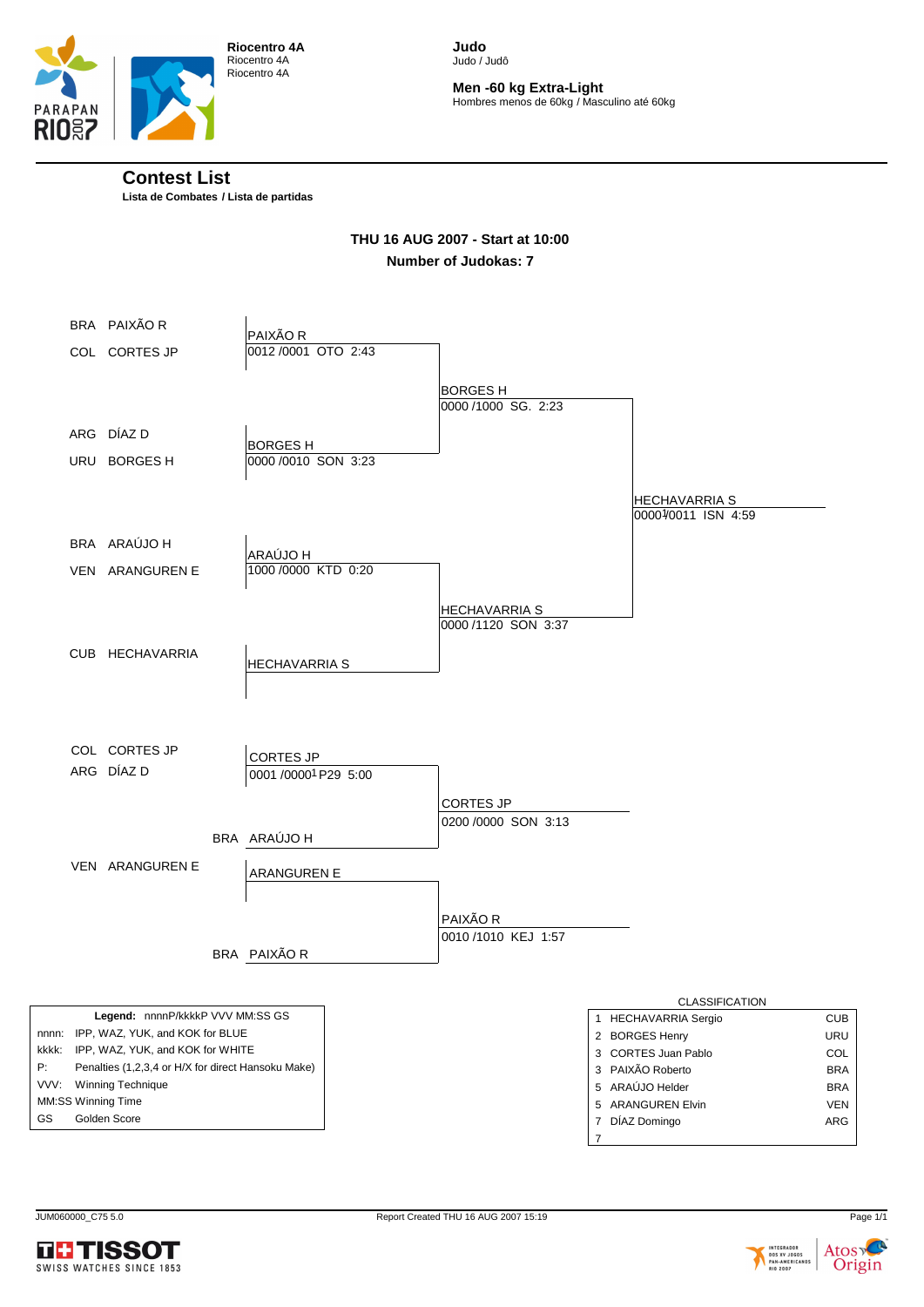

**Riocentro 4A** Riocentro 4A Riocentro 4A

**Judo** Judo / Judô

**Men -66 kg Half-Light**

Hombres más de 60kg y menos de 66kg / Masculino acima de 60kg e até 66kg

#### **Contest List**

**Lista de Combates / Lista de partidas**

#### **THU 16 AUG 2007 - Start at 10:00 Number of Judokas: 8**

|    | BRA SOUZAR                                                                      | <b>RAMOS VL</b>                        |                                        |                                |                   |
|----|---------------------------------------------------------------------------------|----------------------------------------|----------------------------------------|--------------------------------|-------------------|
|    | CUB RAMOS VL                                                                    | 0000 /1011 KTJ 2:28                    |                                        |                                |                   |
|    |                                                                                 |                                        |                                        |                                |                   |
|    |                                                                                 |                                        | <b>RAMOS VL</b><br>1020 /0000 OSM 3:14 |                                |                   |
|    |                                                                                 |                                        |                                        |                                |                   |
|    | MEX PARRA J                                                                     | <b>ALZATE W</b>                        |                                        |                                |                   |
|    | COL ALZATE W                                                                    | 0000 /1010 KG. 1:32                    |                                        |                                |                   |
|    |                                                                                 |                                        |                                        | <b>RAMOS VL</b>                |                   |
|    |                                                                                 |                                        |                                        | 1000 /0000 OUG 3:07            |                   |
|    | BRA GOMES M                                                                     |                                        |                                        |                                |                   |
|    | URU VIEIRA A                                                                    | <b>GOMES M</b><br>1000 /0000 UMA 0:22  |                                        |                                |                   |
|    |                                                                                 |                                        |                                        |                                |                   |
|    |                                                                                 |                                        | <b>GOMES M</b>                         |                                |                   |
|    |                                                                                 |                                        | 00121/0001 OUG 5:00                    |                                |                   |
|    | PUR PEREZ L                                                                     |                                        |                                        |                                |                   |
|    | VEN TOVAR MJ                                                                    | <b>TOVAR MJ</b><br>0000 /1000 STG 4:38 |                                        |                                |                   |
|    |                                                                                 |                                        |                                        |                                |                   |
|    |                                                                                 |                                        |                                        |                                |                   |
|    |                                                                                 |                                        |                                        |                                |                   |
|    | BRA SOUZAR                                                                      | SOUZA R                                |                                        |                                |                   |
|    | MEX PARRA J                                                                     | KIKEN-GACHI                            |                                        |                                |                   |
|    |                                                                                 |                                        | <b>TOVAR MJ</b>                        |                                |                   |
|    |                                                                                 |                                        | 0000 /1100 KTO 1:50                    |                                |                   |
|    |                                                                                 | VEN TOVAR MJ                           |                                        |                                |                   |
|    | URU VIEIRA A                                                                    | PEREZ L                                |                                        |                                |                   |
|    | PUR PEREZ L                                                                     | 0000 /1000 MEA 1:15                    |                                        |                                |                   |
|    |                                                                                 |                                        | <b>ALZATE W</b>                        |                                |                   |
|    |                                                                                 |                                        | 0000 <sup>2</sup> 0010 P29 5:00        |                                |                   |
|    |                                                                                 | COL ALZATE W                           |                                        |                                |                   |
|    |                                                                                 |                                        |                                        |                                |                   |
|    |                                                                                 |                                        |                                        | <b>CLASSIFICATION</b>          |                   |
|    | Legend: nnnnP/kkkkP VVV MM:SS GS                                                |                                        |                                        | 1 RAMOS Víctor Luis            | <b>CUB</b>        |
|    | nnnn: IPP, WAZ, YUK, and KOK for BLUE<br>kkkk: IPP, WAZ, YUK, and KOK for WHITE |                                        |                                        | 2 GOMES Magno                  | <b>BRA</b>        |
| P: | Penalties (1,2,3,4 or H/X for direct Hansoku Make)                              |                                        |                                        | 3 TOVAR Marcos Jose            | <b>VEN</b>        |
|    | VVV: Winning Technique                                                          |                                        |                                        | 3 ALZATE Wilson                | COL<br><b>BRA</b> |
|    | MM:SS Winning Time                                                              |                                        |                                        | 5 SOUZA Robson<br>5 PEREZ Luis | <b>PUR</b>        |
| GS | Golden Score                                                                    |                                        |                                        | 7 PARRA Jose                   | <b>MFX</b>        |





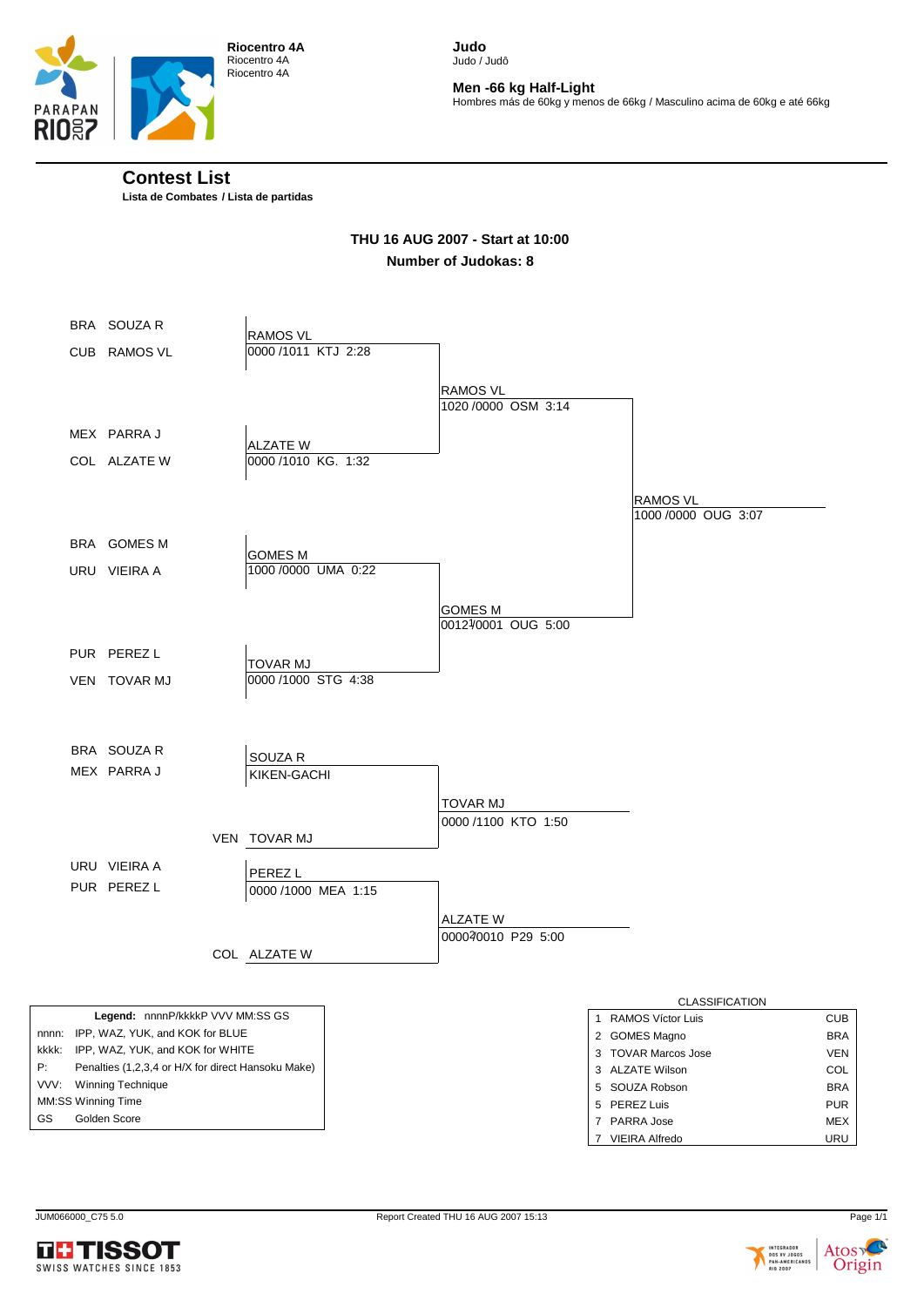

**Men -73 kg Light**

Hombres más de 66kg y menos de 73kg / Masculino acima de 66kg e até 73kg

#### **Contest List**

**Lista de Combates / Lista de partidas**

## **FRI 17 AUG 2007 - Start at 10:00 Number of Judokas: 8**

|      | BRA AMARAL E                                       | AMARAL E                        |                                       |                                        |                          |
|------|----------------------------------------------------|---------------------------------|---------------------------------------|----------------------------------------|--------------------------|
|      | COL CASTILLO E                                     | 1010 /0000 UMA 1:08             |                                       |                                        |                          |
|      |                                                    |                                 | <b>MARCILLIS J</b>                    |                                        |                          |
|      |                                                    |                                 | 0000 /1010 UMA 1:50                   |                                        |                          |
|      | CUB MARCILLIS J                                    | <b>MARCILLIS J</b>              |                                       |                                        |                          |
|      | USA MOORES                                         | 1010 /0010 UMA 2:03             |                                       |                                        |                          |
|      |                                                    |                                 |                                       |                                        |                          |
|      |                                                    |                                 |                                       | AVILA E<br>00121/00211 OSM 5:00        |                          |
|      | BRA PORFÍRIO W                                     |                                 |                                       |                                        |                          |
|      |                                                    | <b>RAMIREZ F</b>                |                                       |                                        |                          |
|      | ARG RAMIREZ F                                      | 0000 /1000 ISN 2:04             |                                       |                                        |                          |
|      |                                                    |                                 |                                       |                                        |                          |
|      |                                                    |                                 | <b>AVILA E</b><br>00001/0001 P29 5:00 |                                        |                          |
|      |                                                    |                                 |                                       |                                        |                          |
|      | MEX AVILA E                                        | AVILA E                         |                                       |                                        |                          |
|      | VEN BRICENO M                                      | 1021/0010 <sup>1</sup> OSG 3:16 |                                       |                                        |                          |
|      |                                                    |                                 |                                       |                                        |                          |
|      |                                                    |                                 |                                       |                                        |                          |
|      | COL CASTILLO E                                     |                                 |                                       |                                        |                          |
|      | USA MOORES                                         | MOORE S                         |                                       |                                        |                          |
|      |                                                    | 0000 /1020 KKS 0:56             |                                       |                                        |                          |
|      |                                                    |                                 | RAMIREZ F                             |                                        |                          |
|      |                                                    |                                 | 0000 /1001 STA 1:29                   |                                        |                          |
|      |                                                    | ARG RAMIREZ F                   |                                       |                                        |                          |
|      | <b>BRA</b> PORFÍRIO W                              | <b>BRICENO M</b>                |                                       |                                        |                          |
|      | VEN BRICENO M                                      | 000011001 KGU 0:38              |                                       |                                        |                          |
|      |                                                    |                                 | AMARAL E                              |                                        |                          |
|      |                                                    |                                 | 00001/0021 UMA 5:00                   |                                        |                          |
|      |                                                    | BRA AMARAL E                    |                                       |                                        |                          |
|      |                                                    |                                 |                                       |                                        |                          |
|      |                                                    |                                 |                                       | <b>CLASSIFICATION</b>                  |                          |
|      | Legend: nnnnP/kkkkP VVV MM:SS GS                   |                                 |                                       | $\overline{ }$<br>1 AVILA Eduardo      | <b>MEX</b>               |
|      | nnnn: IPP, WAZ, YUK, and KOK for BLUE              |                                 |                                       | 2 MARCILLIS Jorge                      | <b>CUB</b>               |
|      | kkkk: IPP, WAZ, YUK, and KOK for WHITE             |                                 |                                       | 3 RAMIREZ Fabián                       | ARG                      |
| P:   | Penalties (1,2,3,4 or H/X for direct Hansoku Make) |                                 |                                       | 3 AMARAL Eduardo                       | <b>BRA</b>               |
| VVV: | Winning Technique<br>MM:SS Winning Time            |                                 |                                       | 5 MOORE Scott                          | <b>USA</b>               |
| GS   | Golden Score                                       |                                 |                                       | 5 BRICENO Mauricio<br>7 CASTILLO Edgar | <b>VEN</b><br><b>COL</b> |
|      |                                                    |                                 |                                       | 7 PORFÍRIO Wanderson                   | <b>BRA</b>               |

 $MM$  ${\tt GS}$ 



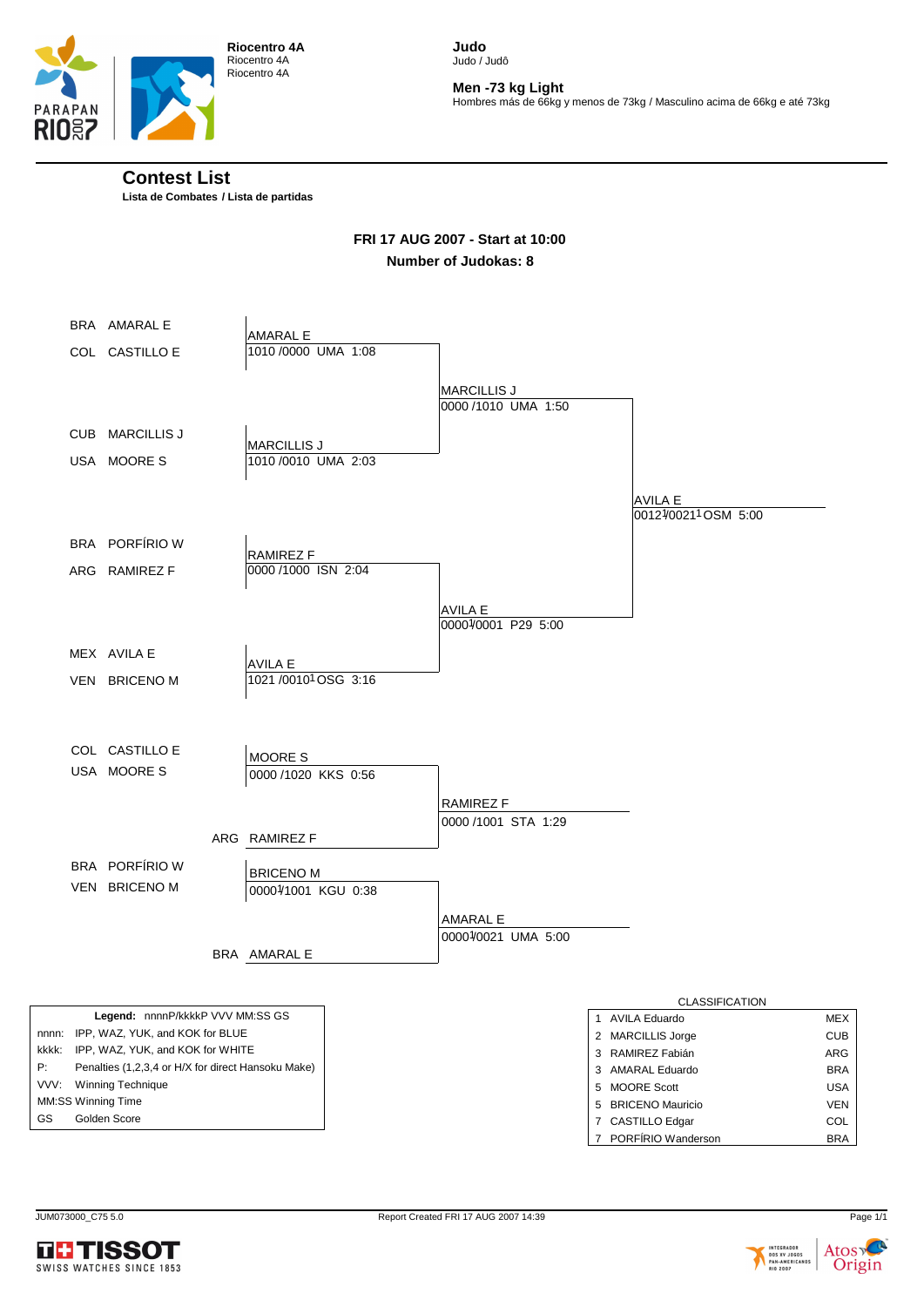

**Men -81 kg Half-Middle**

Hombres más de 73kg y menos de 81kg / Masculino acima de 73kg e até 81kg

#### **Contest List**

**Lista de Combates / Lista de partidas**

## **FRI 17 AUG 2007 - Start at 10:00 Number of Judokas: 7**

|       | BRA ARRUDA H                                       | <b>ARRUDA H</b>      |                                         |                                          |            |
|-------|----------------------------------------------------|----------------------|-----------------------------------------|------------------------------------------|------------|
|       | CAN RADOMAN A                                      | 0002 /00001 TNO 5:00 |                                         |                                          |            |
|       |                                                    |                      |                                         |                                          |            |
|       |                                                    |                      | <b>LENCINA J</b><br>0000 /1010 YSG 0:57 |                                          |            |
|       |                                                    |                      |                                         |                                          |            |
|       | ARG LENCINA J                                      | <b>LENCINA J</b>     |                                         |                                          |            |
|       | CUB ALONSO I                                       | 0020 /0000 YOT 5:00  |                                         |                                          |            |
|       |                                                    |                      |                                         |                                          |            |
|       |                                                    |                      |                                         | <b>LENCINA J</b><br>0011 /0000 TNQ 4:25  |            |
|       |                                                    |                      |                                         |                                          |            |
|       | BRA ROSAD                                          | <b>CARVALLO R</b>    |                                         |                                          |            |
|       | VEN CARVALLOR                                      | 001030101 P29 5:00   |                                         |                                          |            |
|       |                                                    |                      |                                         |                                          |            |
|       |                                                    |                      | CARVALLO R                              |                                          |            |
|       |                                                    |                      | 1001 /0000 UMA 1:39                     |                                          |            |
|       | USA JONES S                                        |                      |                                         |                                          |            |
|       |                                                    | <b>JONES S</b>       |                                         |                                          |            |
|       |                                                    |                      |                                         |                                          |            |
|       |                                                    |                      |                                         |                                          |            |
|       |                                                    |                      |                                         |                                          |            |
|       | CAN RADOMAN A                                      | ALONSO I             |                                         |                                          |            |
|       | CUB ALONSO I                                       | 0000 /1020 KTA 3:39  |                                         |                                          |            |
|       |                                                    |                      |                                         |                                          |            |
|       |                                                    |                      | ALONSO I                                |                                          |            |
|       |                                                    | USA JONES S          | 1011 /0000 <sup>2</sup> TSG 5:00        |                                          |            |
|       |                                                    |                      |                                         |                                          |            |
|       | BRA ROSAD                                          | <b>ROSAD</b>         |                                         |                                          |            |
|       |                                                    |                      |                                         |                                          |            |
|       |                                                    |                      | ROSA D                                  |                                          |            |
|       |                                                    |                      | 1000 /0010 UMS 2:32                     |                                          |            |
|       |                                                    | BRA ARRUDA H         |                                         |                                          |            |
|       |                                                    |                      |                                         |                                          |            |
|       |                                                    |                      |                                         |                                          |            |
|       | Legend: nnnnP/kkkkP VVV MM:SS GS                   |                      |                                         | <b>CLASSIFICATION</b><br>1 LENCINA Jorge | ARG        |
|       | nnnn: IPP, WAZ, YUK, and KOK for BLUE              |                      |                                         | 2 CARVALLO Reinaldo                      | <b>VEN</b> |
| kkkk: | IPP, WAZ, YUK, and KOK for WHITE                   |                      |                                         | 3 ALONSO Isao                            | <b>CUB</b> |
| P:    | Penalties (1,2,3,4 or H/X for direct Hansoku Make) |                      |                                         | 3 ROSA Denis                             | <b>BRA</b> |
| VVV:  | <b>Winning Technique</b>                           |                      |                                         | 5 JONES Scott                            | <b>USA</b> |
| GS    | MM:SS Winning Time<br>Golden Score                 |                      |                                         | 5 ARRUDA Harley                          | <b>BRA</b> |
|       |                                                    |                      |                                         | 7 RADOMAN Alexander<br>$\overline{7}$    | CAN        |
|       |                                                    |                      |                                         |                                          |            |



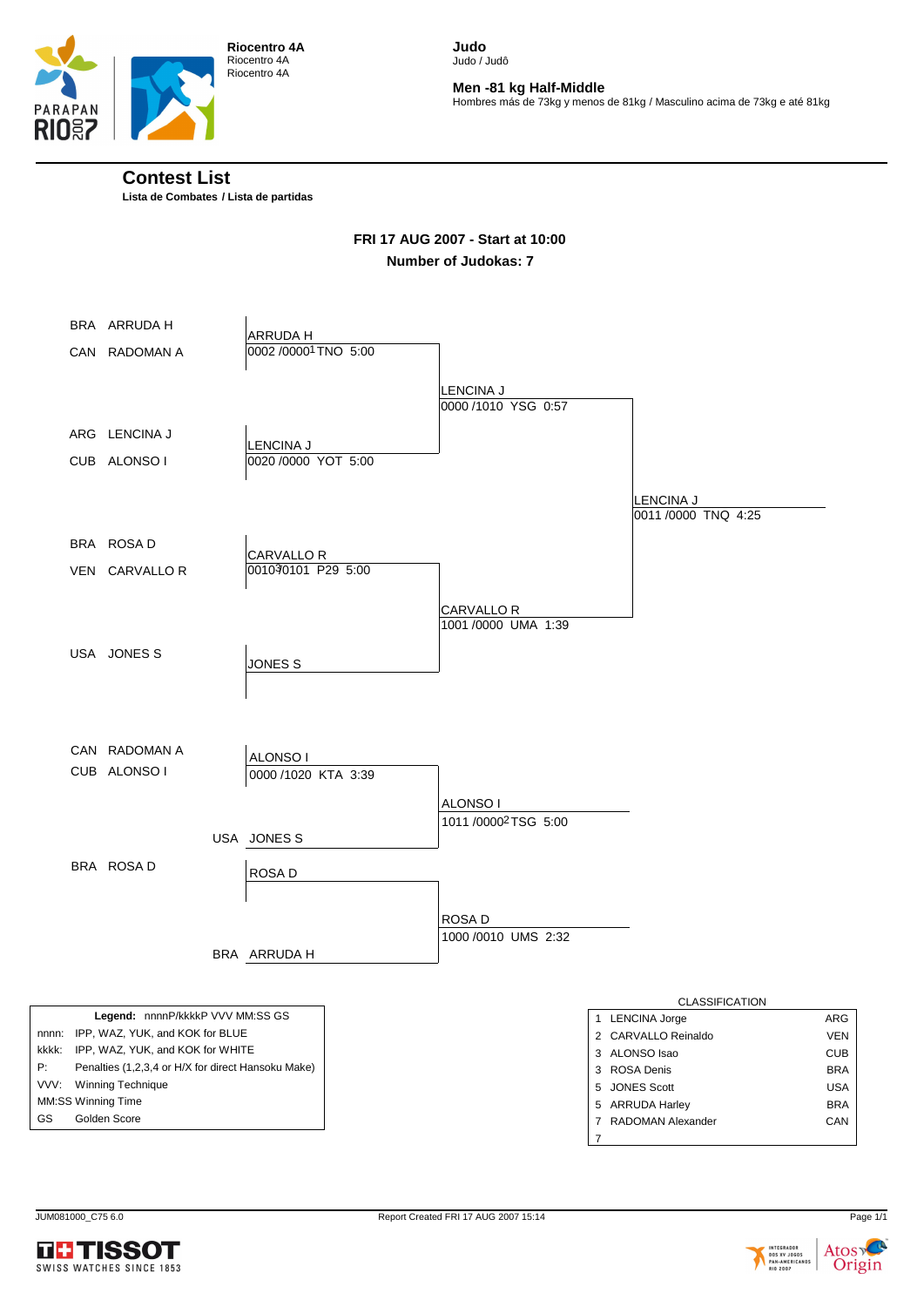

**Riocentro 4A** Riocentro 4A Riocentro 4A

**Judo** Judo / Judô

**Men -100 kg Half-Heavy** Masculino acima de 90kg e até 100kg

## **Contest List**

**Lista de Combates / Lista de partidas**

#### **SAT 18 AUG 2007 - Start at 10:00 Number of Judokas: 5**

Pool 1

| NPC Name                   | <b>BRA</b> | <b>CUB</b>        | <b>USA</b>        | <b>CAN</b>                  | <b>VEN</b>                 | Won            |    | Pts Rank       |
|----------------------------|------------|-------------------|-------------------|-----------------------------|----------------------------|----------------|----|----------------|
| <b>BRA SILVA Antonio</b>   |            | 1011<br>KKS, 3:28 | 1011<br>SOT, 2:04 | <b>FUSEN</b>                | <b>FUSEN</b><br><b>FUS</b> | 3              | 30 | 1              |
| CUB BERMÚDEZ Juan          | 00001      |                   | 1011              | 1100<br>UMM, 3:36 HRG, 1:51 | <b>FUSEN</b><br><b>FUS</b> | 3              | 30 | $\overline{2}$ |
| USA   PORTER Myles         | 00001      | 00001             |                   | 1000<br>KUG, 0:04           | 1000<br>JG, 0:56           | 2 <sub>1</sub> | 20 | 3              |
| <b>CAN IMORGAN William</b> |            | 0000              | 0000              |                             | 1000<br>OSM, 0:18          |                | 10 | $\overline{4}$ |
| VEN ESPINOZA Hector        |            |                   | 0000              | 0000                        |                            | $\mathbf{0}$   | 0  | 5              |

|       | Legend: nnnnP/kkkkP VVV MM:SS GS                   |
|-------|----------------------------------------------------|
| nnnn: | IPP, WAZ, YUK, and KOK for BLUE                    |
| kkkk: | IPP, WAZ, YUK, and KOK for WHITE                   |
| P:    | Penalties (1,2,3,4 or H/X for direct Hansoku Make) |
|       | VVV: Winning Technique                             |
|       | MM:SS Winning Time                                 |
| GS    | Golden Score                                       |
|       |                                                    |

| <b>CLASSIFICATION</b>      |     |
|----------------------------|-----|
| SII VA Antonio<br>1        | BRA |
| 2 BERMÚDEZ Juan            | CUB |
| 3 PORTER Myles             | USA |
| <b>MORGAN William</b><br>4 | CAN |
| 5 ESPINOZA Hector          | VEN |
|                            |     |
|                            |     |



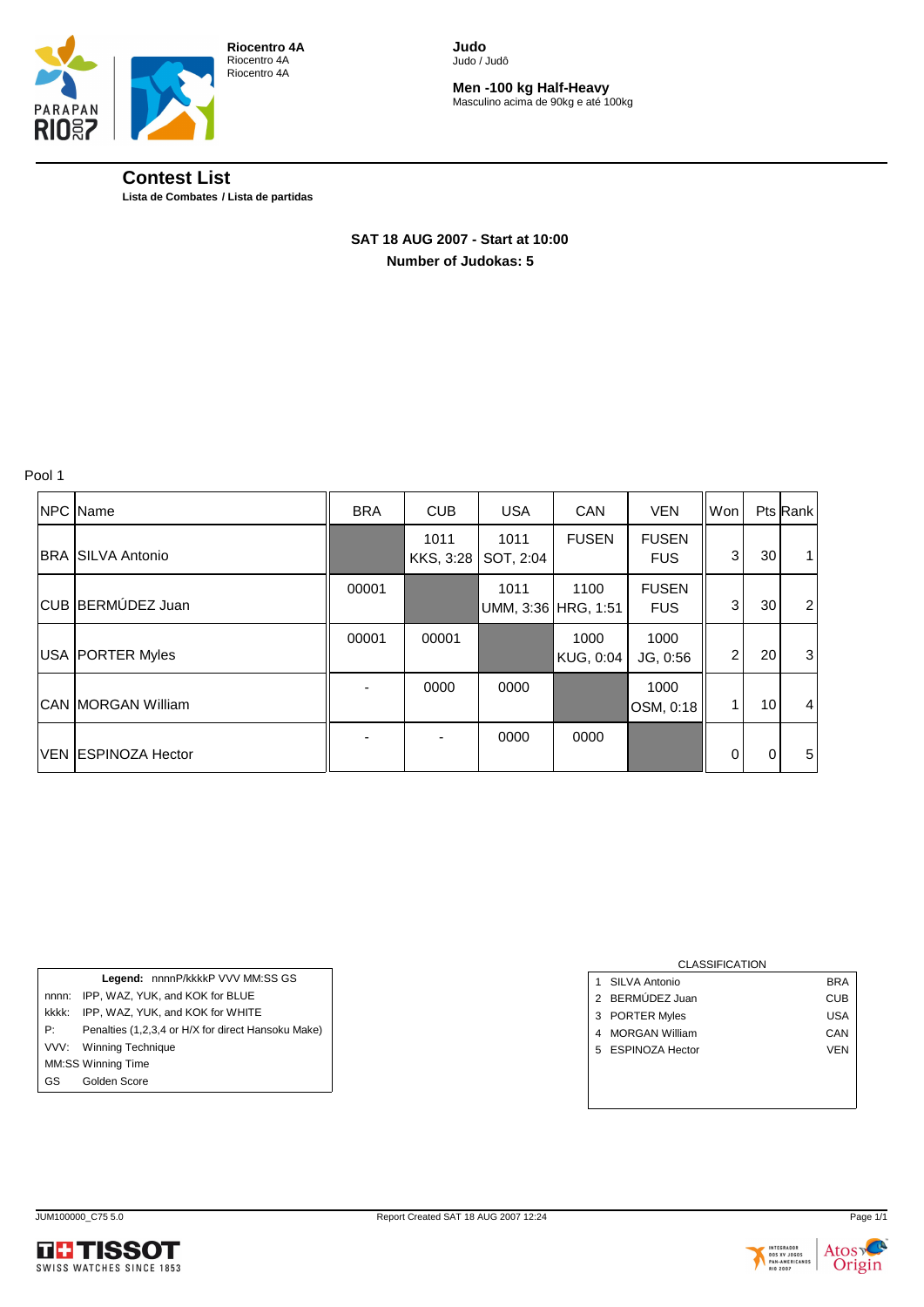

**Men +100 kg Heavy** Hombres más de 100kg / Masculino acima de 100kg

## **Contest List**

**Lista de Combates / Lista de partidas**

### **SAT 18 AUG 2007 - Start at 10:00 Number of Judokas: 5**

Pool 1

| NPC Name                    | <b>CUB</b> | <b>USA</b> | <b>VEN</b>                            | <b>BRA</b>        | <b>BRA</b>                 | Won |                 | Pts Rank       |
|-----------------------------|------------|------------|---------------------------------------|-------------------|----------------------------|-----|-----------------|----------------|
| CUB DOMÍNGUEZ Yangaliny     |            | 1000       | 0200<br>HRG, 1:43 OSM, 0:39 KEG, 0:29 | 1000              | <b>FUSEN</b>               | 4   | 40              | 1              |
| USA <b>DE WALL Greg</b>     | 0010       |            | 1000<br>OGO, 2:10   KKE, 4:15         | 1000              | <b>FUSEN</b><br><b>FUS</b> | 3   | 30              | 2              |
| <b>VEN IMONTERO William</b> | 0000       | 0000       |                                       | 0200<br>YSG, 3:19 | <b>FUSEN</b><br><b>FUS</b> | 2   | 20              | 3              |
| <b>BRA SILVA Alexandre</b>  | 0000       | 0010       | 0000                                  |                   | <b>FUSEN</b>               | 1   | 10 <sup>1</sup> | $\overline{4}$ |
| <b>BRA IVAZ Elmo</b>        |            |            |                                       |                   |                            | 0   | $\mathbf 0$     | 5              |

|       | Legend: nnnnP/kkkkP VVV MM:SS GS                   |
|-------|----------------------------------------------------|
| nnnn: | IPP, WAZ, YUK, and KOK for BLUE                    |
| kkkk: | IPP, WAZ, YUK, and KOK for WHITE                   |
| P:    | Penalties (1,2,3,4 or H/X for direct Hansoku Make) |
| VVV:  | Winning Technique                                  |
|       | MM:SS Winning Time                                 |
| GS —  | Golden Score                                       |

|   | <b>CLASSIFICATION</b>  |            |
|---|------------------------|------------|
| 1 | DOMÍNGUEZ Yangaliny    | CUB        |
|   | 2 DE WALL Greg         | USA        |
| 3 | <b>MONTERO William</b> | VEN        |
| 4 | SILVA Alexandre        | BRA        |
| 5 | VAZ Elmo               | <b>BRA</b> |
|   |                        |            |
|   |                        |            |



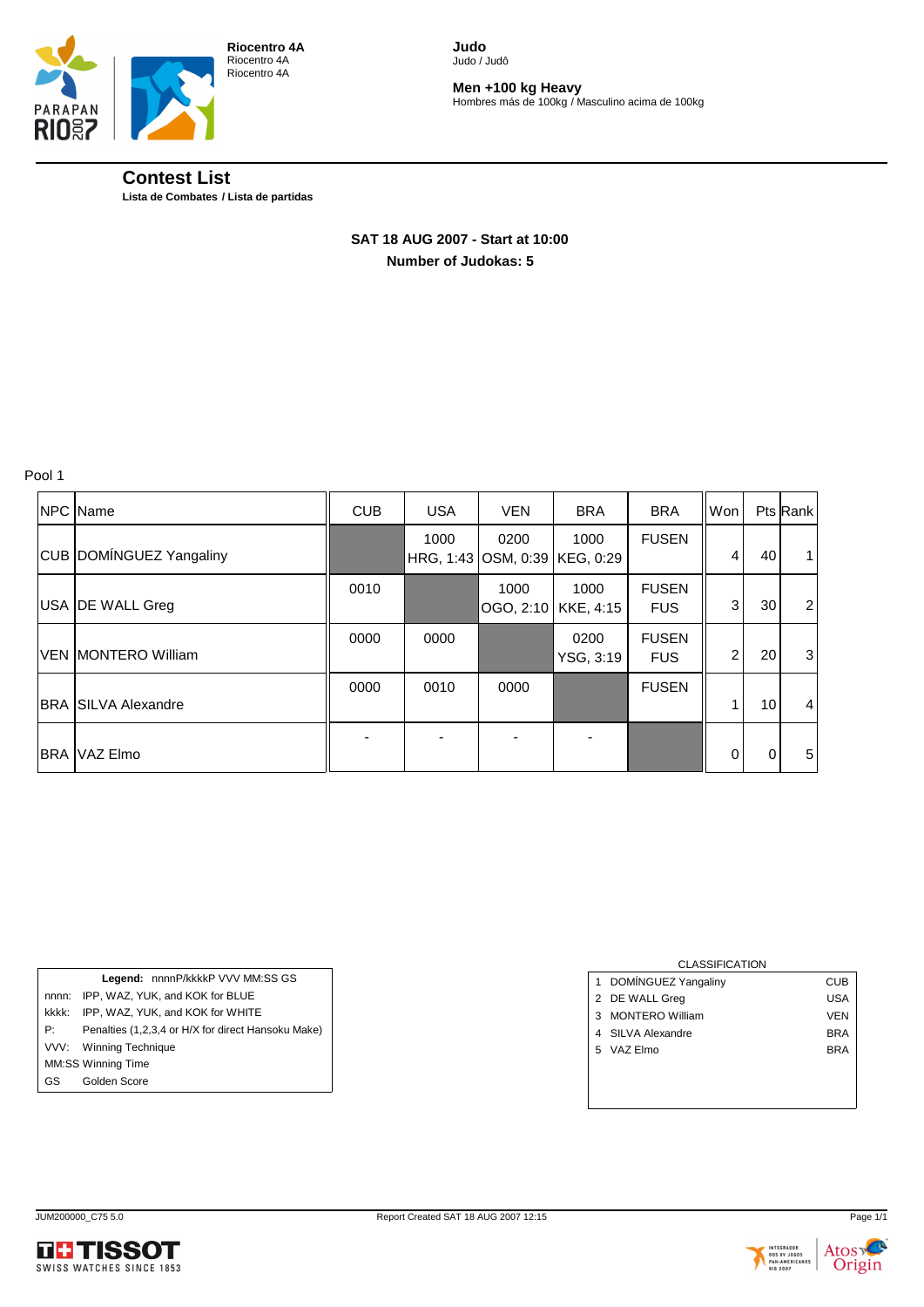

**Men -60 kg Extra-Light** Hombres menos de 60kg / Masculino até 60kg

## **Results Summary (by weight category)**

**Resumen de resultados (por categoría de peso) / Resumo dos Resultados (por Categoria de Peso)**

**As of THU 16 AUG 2007**

| Rank          | <b>Name</b>               | <b>NPC</b><br>Code |
|---------------|---------------------------|--------------------|
| Gold          | <b>HECHAVARRIA Sergio</b> | <b>CUB</b>         |
| Silver        | <b>BORGES Henry</b>       | <b>URU</b>         |
| <b>Bronze</b> | <b>CORTES Juan Pablo</b>  | <b>COL</b>         |
| <b>Bronze</b> | PAIXÃO Roberto            | <b>BRA</b>         |
| 5th           | ARAÚJO Helder             | <b>BRA</b>         |
| 5th           | <b>ARANGUREN Elvin</b>    | <b>VEN</b>         |
| 7th           | DÍAZ Domingo              | <b>ARG</b>         |
| 7th           |                           |                    |

| Total number of judokas                 |  |
|-----------------------------------------|--|
| Total number of contests                |  |
| Total number of "Golden Score" contests |  |

| <b>IPPON</b>               | 4        | 44.44 % |
|----------------------------|----------|---------|
| WAZA-ARI-AWASETE-IPPON     | 1        | 11.11 % |
| WAZA-ARI                   | 0        | 0.00%   |
| <b>YUKO</b>                | 3        | 33.33 % |
| KOKA                       | 0        | 0.00%   |
| <b>HANSOKU-MAKE DIRECT</b> | 0        | 0.00%   |
| HANSOKU-MAKE / 4 SHIDOS    | 0        | 0.00%   |
| 3 SHIDOS                   | 0        | 0.00 %  |
| 2 SHIDOS                   | 0        | 0.00%   |
| 1 SHIDO                    | 1        | 11.11 % |
| YUSEI-GACHI (GOLDEN SCORE) | 0        | 0.00%   |
| HANTEI (GOLDEN SCORE)      | 0        | 0.00%   |
| SOGO-GACHI                 | $\Omega$ | 0.00%   |
| KIKEN-GACHI                | 0        | 0.00%   |
| <b>FUSEN-GACHI</b>         | 0        | 0.00%   |
| <b>MEDICAL</b>             | 0        | 0.00%   |
|                            |          |         |

The shortest contest: Number 4 - 0:20 ARAÚJO Helder (BRA) wins ARANGUREN Elvin (VEN) Winning Technique: KTD



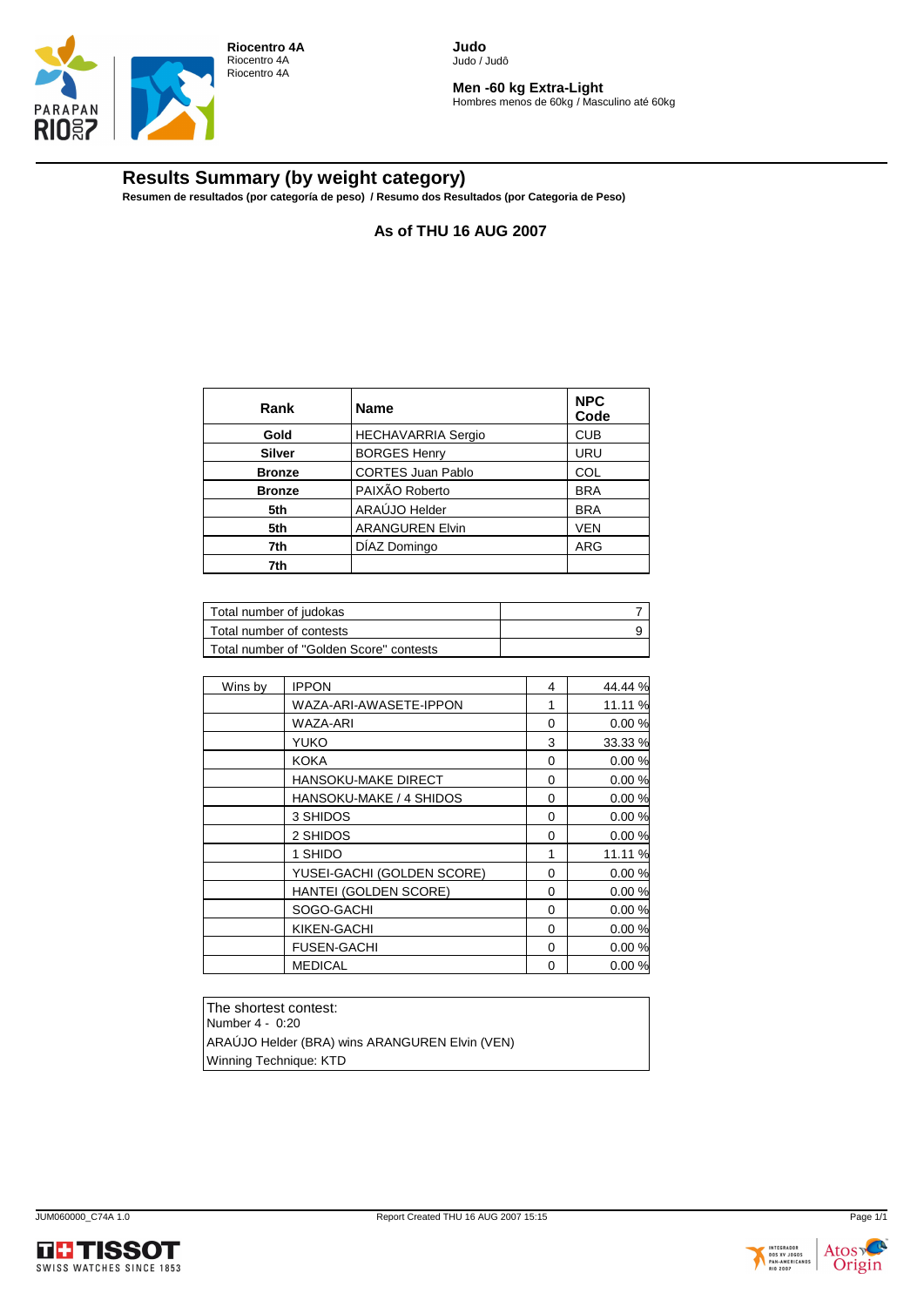

Judo / Judô

**Men -66 kg Half-Light** Hombres más de 60kg y menos de 66kg / Masculino acima de 60kg e até 66kg

## **Results Summary (by weight category)**

**Resumen de resultados (por categoría de peso) / Resumo dos Resultados (por Categoria de Peso)**

**As of THU 16 AUG 2007**

**Judo**

| Rank          | <b>Name</b>              | <b>NPC</b><br>Code |
|---------------|--------------------------|--------------------|
| Gold          | <b>RAMOS Víctor Luis</b> | <b>CUB</b>         |
| <b>Silver</b> | <b>GOMES Magno</b>       | <b>BRA</b>         |
| <b>Bronze</b> | <b>TOVAR Marcos Jose</b> | <b>VEN</b>         |
| <b>Bronze</b> | <b>ALZATE Wilson</b>     | <b>COL</b>         |
| 5th           | SOUZA Robson             | <b>BRA</b>         |
| 5th           | PEREZ Luis               | <b>PUR</b>         |
| 7th           | <b>PARRA Jose</b>        | <b>MEX</b>         |
| 7th           | <b>VIEIRA Alfredo</b>    | URU                |

| Total number of judokas                 |  |
|-----------------------------------------|--|
| Total number of contests                |  |
| Total number of "Golden Score" contests |  |

| Wins by | <b>IPPON</b>               | 8 | 72.73 % |
|---------|----------------------------|---|---------|
|         | WAZA-ARI-AWASETE-IPPON     | 0 | 0.00%   |
|         | WAZA-ARI                   | 0 | 0.00%   |
|         | <b>YUKO</b>                | 1 | 9.09 %  |
|         | <b>KOKA</b>                | 0 | 0.00%   |
|         | <b>HANSOKU-MAKE DIRECT</b> | 0 | 0.00%   |
|         | HANSOKU-MAKE / 4 SHIDOS    | 0 | 0.00%   |
|         | 3 SHIDOS                   | 0 | 0.00%   |
|         | 2 SHIDOS                   | 1 | 9.09 %  |
|         | 1 SHIDO                    | 0 | 0.00%   |
|         | YUSEI-GACHI (GOLDEN SCORE) | 0 | 0.00%   |
|         | HANTEI (GOLDEN SCORE)      | 0 | 0.00%   |
|         | SOGO-GACHI                 | 0 | 0.00%   |
|         | KIKEN-GACHI                | 1 | 9.09 %  |
|         | <b>FUSEN-GACHI</b>         | 0 | 0.00%   |
|         | <b>MEDICAL</b>             | 0 | 0.00%   |
|         |                            |   |         |

The shortest contest: Number 2 - 0:22 GOMES Magno (BRA) wins VIEIRA Alfredo (URU) Winning Technique: UMA



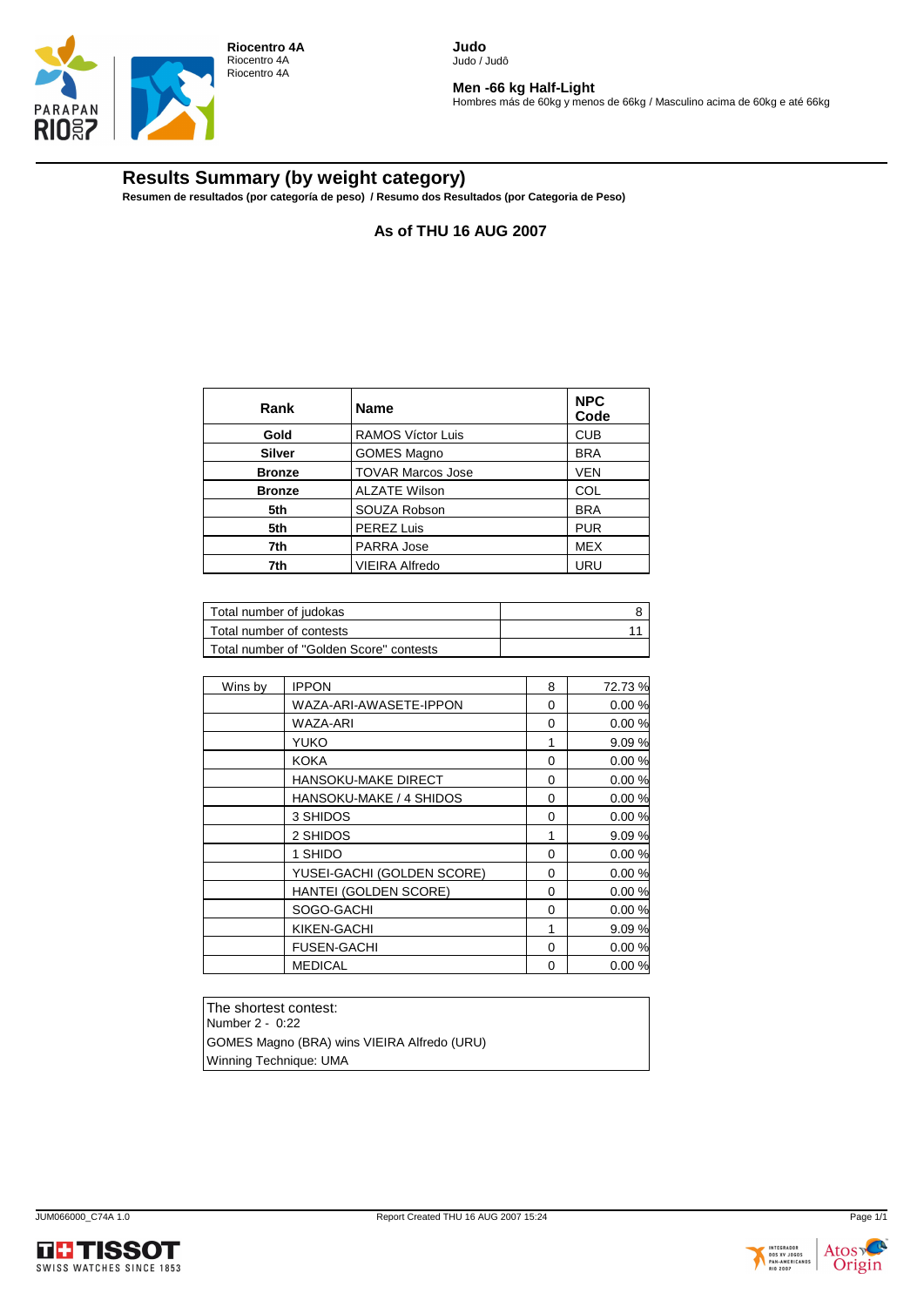

**Men -73 kg Light** Hombres más de 66kg y menos de 73kg / Masculino acima de 66kg e até 73kg

## **Results Summary (by weight category)**

**Resumen de resultados (por categoría de peso) / Resumo dos Resultados (por Categoria de Peso)**

**As of FRI 17 AUG 2007**

| Rank          | <b>Name</b>             | <b>NPC</b><br>Code |
|---------------|-------------------------|--------------------|
| Gold          | <b>AVILA Eduardo</b>    | <b>MEX</b>         |
| Silver        | <b>MARCILLIS Jorge</b>  | <b>CUB</b>         |
| <b>Bronze</b> | RAMIREZ Fabián          | <b>ARG</b>         |
| <b>Bronze</b> | <b>AMARAL Eduardo</b>   | <b>BRA</b>         |
| 5th           | <b>MOORE Scott</b>      | <b>USA</b>         |
| 5th           | <b>BRICENO Mauricio</b> | <b>VEN</b>         |
| 7th           | <b>CASTILLO Edgar</b>   | <b>COL</b>         |
| 7th           | PORFÍRIO Wanderson      | <b>BRA</b>         |

| Total number of judokas                 |  |
|-----------------------------------------|--|
| Total number of contests                |  |
| Total number of "Golden Score" contests |  |

| <b>IPPON</b>               | 8        | 72.73% |
|----------------------------|----------|--------|
| WAZA-ARI-AWASETE-IPPON     | 0        | 0.00%  |
| WAZA-ARI                   | 0        | 0.00%  |
| <b>YUKO</b>                | 2        | 18.18% |
| <b>KOKA</b>                | 0        | 0.00%  |
| HANSOKU-MAKE DIRECT        | 0        | 0.00%  |
| HANSOKU-MAKE / 4 SHIDOS    | 0        | 0.00%  |
| 3 SHIDOS                   | 0        | 0.00%  |
| 2 SHIDOS                   | 0        | 0.00%  |
| 1 SHIDO                    | 1        | 9.09 % |
| YUSEI-GACHI (GOLDEN SCORE) | 0        | 0.00 % |
| HANTEI (GOLDEN SCORE)      | 0        | 0.00%  |
| SOGO-GACHI                 | $\Omega$ | 0.00%  |
| KIKEN-GACHI                | 0        | 0.00%  |
| <b>FUSEN-GACHI</b>         | 0        | 0.00%  |
| <b>MEDICAL</b>             | 0        | 0.00%  |
|                            |          |        |

The shortest contest: Number 9 - 0:38 BRICENO Mauricio (VEN) wins PORFÍRIO Wanderson (BRA) Winning Technique: KGU



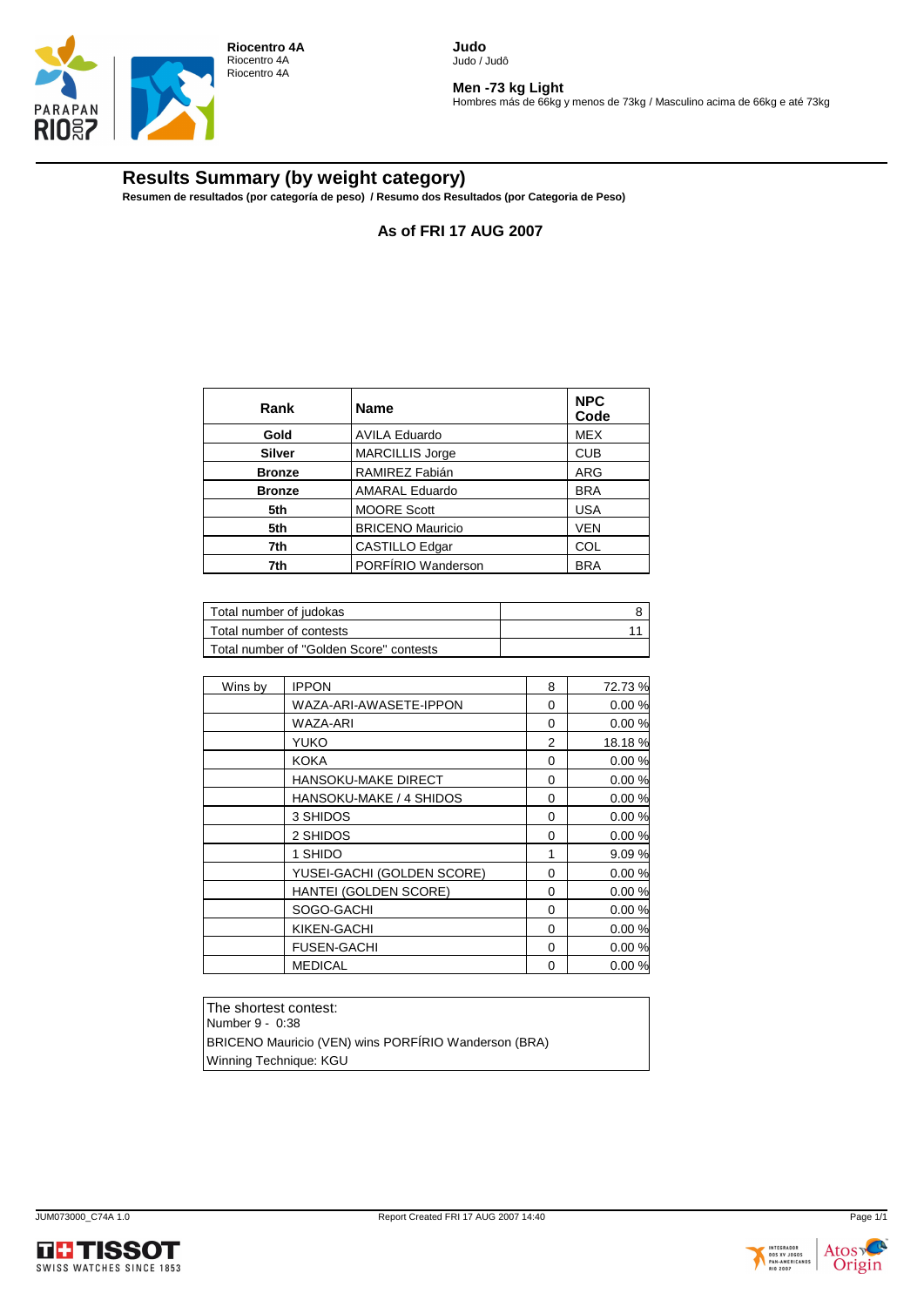

**Men -81 kg Half-Middle** Hombres más de 73kg y menos de 81kg / Masculino acima de 73kg e até 81kg

#### **Results Summary (by weight category)**

**Resumen de resultados (por categoría de peso) / Resumo dos Resultados (por Categoria de Peso)**

**As of FRI 17 AUG 2007**

| Rank          | <b>Name</b>              | <b>NPC</b><br>Code |
|---------------|--------------------------|--------------------|
| Gold          | <b>LENCINA Jorge</b>     | <b>ARG</b>         |
| Silver        | CARVALLO Reinaldo        | <b>VEN</b>         |
| <b>Bronze</b> | ALONSO Isao              | <b>CUB</b>         |
| <b>Bronze</b> | <b>ROSA Denis</b>        | <b>BRA</b>         |
| 5th           | <b>JONES Scott</b>       | <b>USA</b>         |
| 5th           | <b>ARRUDA Harley</b>     | <b>BRA</b>         |
| 7th           | <b>RADOMAN Alexander</b> | CAN                |
| 7th           |                          |                    |

| Total number of judokas                 |  |
|-----------------------------------------|--|
| Total number of contests                |  |
| Total number of "Golden Score" contests |  |

| <b>IPPON</b>               | 5        | 55.56 % |
|----------------------------|----------|---------|
| WAZA-ARI-AWASETE-IPPON     | 0        | 0.00%   |
| WAZA-ARI                   | 0        | 0.00%   |
| <b>YUKO</b>                | 2        | 22.22 % |
| KOKA                       | 1        | 11.11 % |
| <b>HANSOKU-MAKE DIRECT</b> | 0        | 0.00%   |
| HANSOKU-MAKE / 4 SHIDOS    | 0        | 0.00%   |
| 3 SHIDOS                   | 1        | 11.11 % |
| 2 SHIDOS                   | 0        | 0.00%   |
| 1 SHIDO                    | 0        | 0.00%   |
| YUSEI-GACHI (GOLDEN SCORE) | 0        | 0.00%   |
| HANTEI (GOLDEN SCORE)      | 0        | 0.00%   |
| SOGO-GACHI                 | $\Omega$ | 0.00%   |
| KIKEN-GACHI                | 0        | 0.00%   |
| <b>FUSEN-GACHI</b>         | 0        | 0.00%   |
| <b>MEDICAL</b>             | 0        | 0.00%   |
|                            |          |         |

The shortest contest: Number 6 - 0:57 LENCINA Jorge (ARG) wins ARRUDA Harley (BRA) Winning Technique: YSG



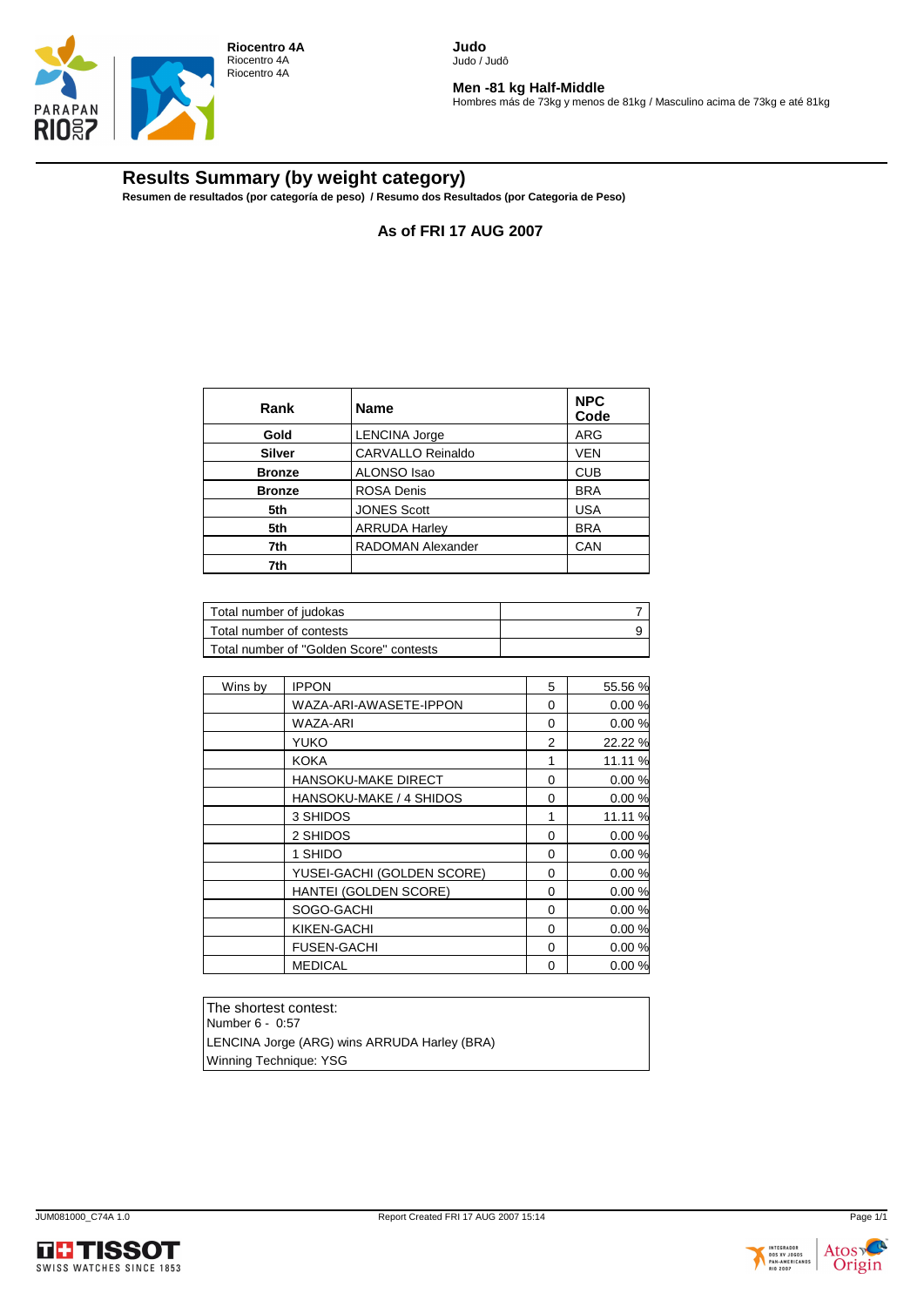

**Men -100 kg Half-Heavy** Masculino acima de 90kg e até 100kg

## **Results Summary (by weight category)**

**Resumen de resultados (por categoría de peso) / Resumo dos Resultados (por Categoria de Peso)**

**As of SAT 18 AUG 2007**

| Rank          | <b>Name</b>            | <b>NPC</b><br>Code |
|---------------|------------------------|--------------------|
| Gold          | <b>SILVA Antonio</b>   | <b>BRA</b>         |
| Silver        | BERMÚDEZ Juan          | <b>CUB</b>         |
| <b>Bronze</b> | <b>PORTER Myles</b>    | <b>USA</b>         |
| 4th           | <b>MORGAN William</b>  | CAN                |
| 5th           | <b>ESPINOZA Hector</b> | <b>VEN</b>         |
| 5th           |                        |                    |
| 7th           |                        |                    |
| 7th           |                        |                    |

| Total number of judokas                 |  |
|-----------------------------------------|--|
| Total number of contests                |  |
| Total number of "Golden Score" contests |  |

| Wins by | <b>IPPON</b>               | 7 | 70.00 % |
|---------|----------------------------|---|---------|
|         | WAZA-ARI-AWASETE-IPPON     | 0 | 0.00%   |
|         | <b>WAZA-ARI</b>            | 0 | 0.00%   |
|         | YUKO                       | 0 | 0.00%   |
|         | <b>KOKA</b>                | 0 | 0.00%   |
|         | <b>HANSOKU-MAKE DIRECT</b> | 0 | 0.00%   |
|         | HANSOKU-MAKE / 4 SHIDOS    | 0 | 0.00 %  |
|         | 3 SHIDOS                   | 0 | 0.00%   |
|         | 2 SHIDOS                   | 0 | 0.00%   |
|         | 1 SHIDO                    | 0 | 0.00%   |
|         | YUSEI-GACHI (GOLDEN SCORE) | 0 | 0.00%   |
|         | HANTEI (GOLDEN SCORE)      | 0 | 0.00%   |
|         | SOGO-GACHI                 | 0 | 0.00%   |
|         | KIKEN-GACHI                | 0 | 0.00%   |
|         | <b>FUSEN-GACHI</b>         | 3 | 30.00 % |
|         | <b>MEDICAL</b>             | 0 | 0.00%   |
|         |                            |   |         |

The shortest contest: Number 9 - 0:04 PORTER Myles (USA) wins MORGAN William (CAN) Winning Technique: KUG



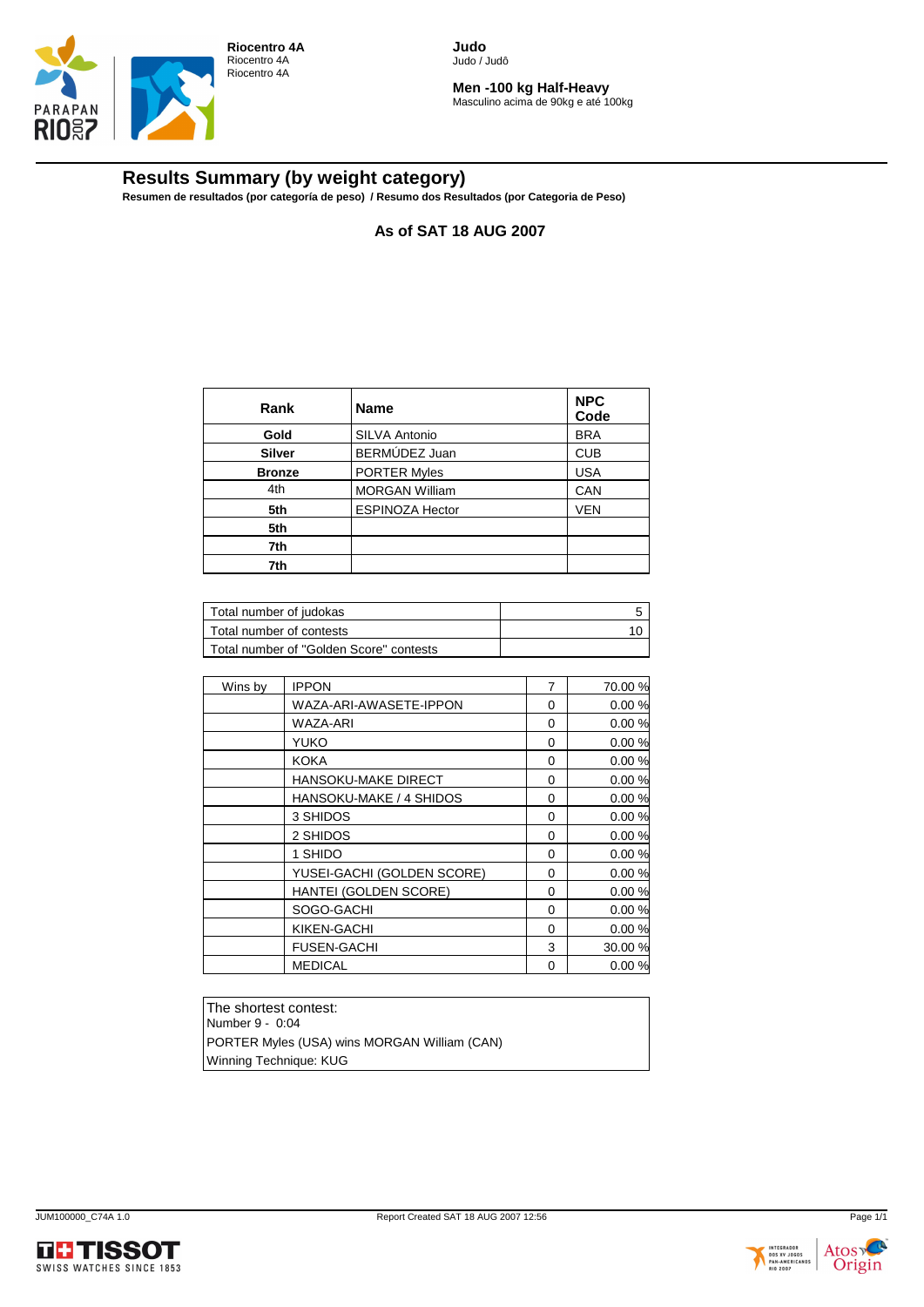

**Men +100 kg Heavy** Hombres más de 100kg / Masculino acima de 100kg

## **Results Summary (by weight category)**

**Resumen de resultados (por categoría de peso) / Resumo dos Resultados (por Categoria de Peso)**

**As of SAT 18 AUG 2007**

**Judo** Judo / Judô

| Rank          | <b>Name</b>            | <b>NPC</b><br>Code |
|---------------|------------------------|--------------------|
| Gold          | DOMÍNGUEZ Yangaliny    | <b>CUB</b>         |
| Silver        | DE WALL Greg           | <b>USA</b>         |
| <b>Bronze</b> | <b>MONTERO William</b> | <b>VEN</b>         |
| 4th           | SILVA Alexandre        | <b>BRA</b>         |
| 5th           | VAZ Elmo               | <b>BRA</b>         |
| 5th           |                        |                    |
| 7th           |                        |                    |
| 7th           |                        |                    |

| Total number of judokas                 |  |
|-----------------------------------------|--|
| Total number of contests                |  |
| Total number of "Golden Score" contests |  |

| <b>IPPON</b>               | 4        | 40.00 % |
|----------------------------|----------|---------|
| WAZA-ARI-AWASETE-IPPON     | 2        | 20.00 % |
| WAZA-ARI                   | 0        | 0.00%   |
| <b>YUKO</b>                | 0        | 0.00 %  |
| <b>KOKA</b>                | 0        | 0.00%   |
| HANSOKU-MAKE DIRECT        | 0        | 0.00%   |
| HANSOKU-MAKE / 4 SHIDOS    | 0        | 0.00%   |
| 3 SHIDOS                   | 0        | 0.00%   |
| 2 SHIDOS                   | 0        | 0.00%   |
| 1 SHIDO                    | 0        | 0.00%   |
| YUSEI-GACHI (GOLDEN SCORE) | 0        | 0.00 %  |
| HANTEI (GOLDEN SCORE)      | 0        | 0.00%   |
| SOGO-GACHI                 | 0        | 0.00%   |
| KIKEN-GACHI                | $\Omega$ | 0.00%   |
| <b>FUSEN-GACHI</b>         | 4        | 40.00 % |
| <b>MEDICAL</b>             | 0        | 0.00%   |
|                            |          |         |

The shortest contest: Number 12 - 0:29 DOMÍNGUEZ Yangaliny (CUB) wins SILVA Alexandre (BRA) Winning Technique: KEG



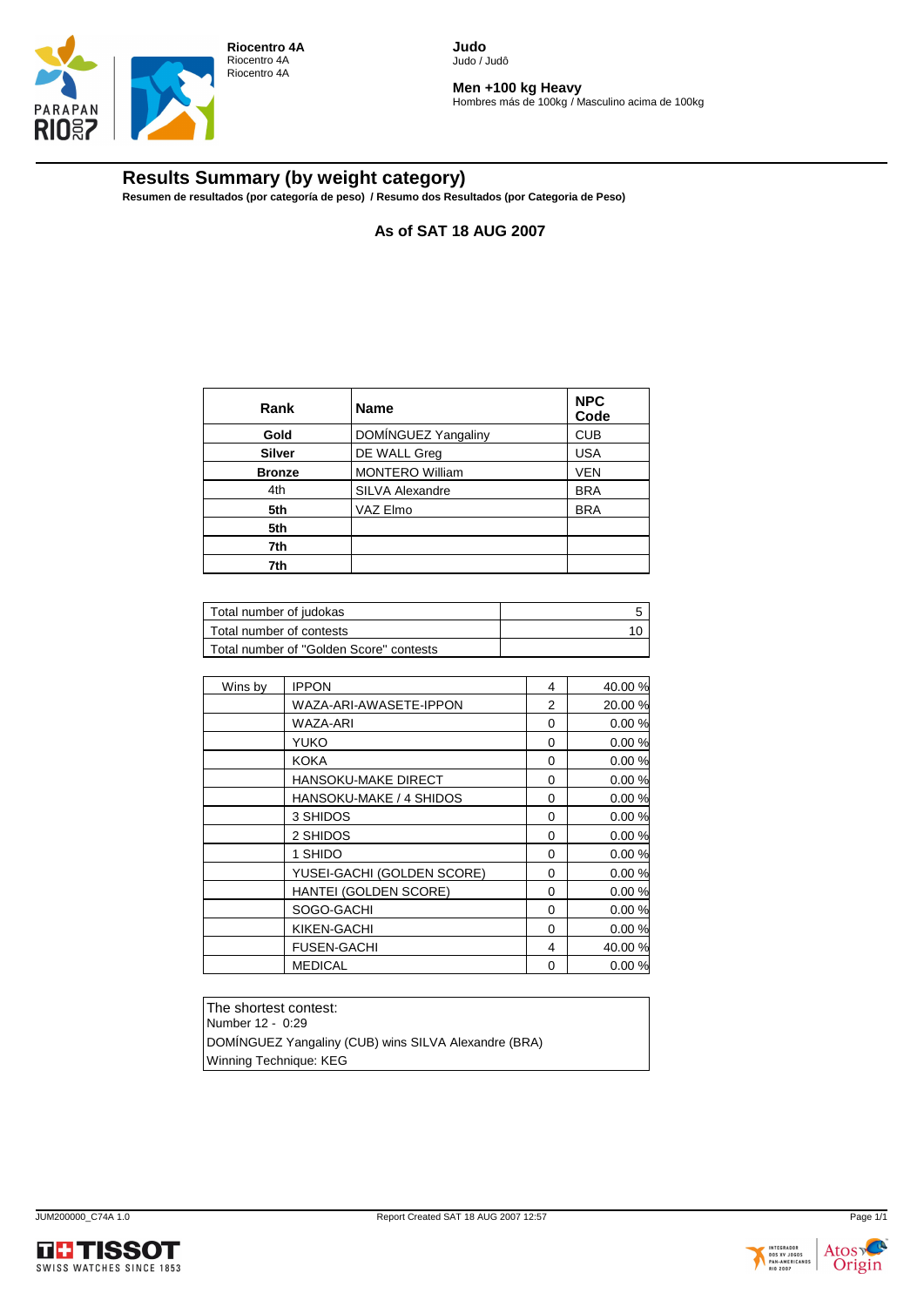

**Women -48 kg Extra-Light** Mujeres menos de 48kg / Feminino até 48kg

## **Contest List**

**Lista de Combates / Lista de partidas**

### **THU 16 AUG 2007 - Start at 10:00 Number of Judokas: 4**

Pool 1

| NPC        | Name                    | <b>BRA</b> | <b>CUB</b>        | <b>BRA</b>        | <b>USA</b>        | Won            |             | Pts   Rank     |
|------------|-------------------------|------------|-------------------|-------------------|-------------------|----------------|-------------|----------------|
| <b>BRA</b> | <b>CARDOSO Karla</b>    |            | 1011<br>SON, 2:21 | 1100<br>SG., 0:32 | 0200<br>SON, 1:00 | 3              | 30          |                |
| CUB        | <b>FUENTES María</b>    | 00001      |                   | 1010<br>KOJ, 3:32 | 0210<br>KEG, 1:59 | $\overline{2}$ | 20          | $\overline{2}$ |
| <b>BRA</b> | <b>FARIAS Ana Luiza</b> | 0000       | 0000              |                   | 1010<br>SON, 0:37 |                | 10          | 3              |
| <b>USA</b> | <b>THOMAS Christina</b> | 0000       | 0000              | 0000              |                   | 0              | $\mathbf 0$ | 4              |

|       | Legend: nnnnP/kkkkP VVV MM:SS GS                   |
|-------|----------------------------------------------------|
| nnnn: | IPP. WAZ. YUK. and KOK for BLUE                    |
| kkkk: | IPP, WAZ, YUK, and KOK for WHITE                   |
| P:    | Penalties (1,2,3,4 or H/X for direct Hansoku Make) |
| VVV:  | <b>Winning Technique</b>                           |
|       | MM:SS Winning Time                                 |
| GS    | Golden Score                                       |
|       |                                                    |

# CLASSIFICATION 1 CARDOSO Karla BRA 2 FUENTES María **CUB** 3 FARIAS Ana Luiza **BRA** 4 THOMAS Christina **USA** 5



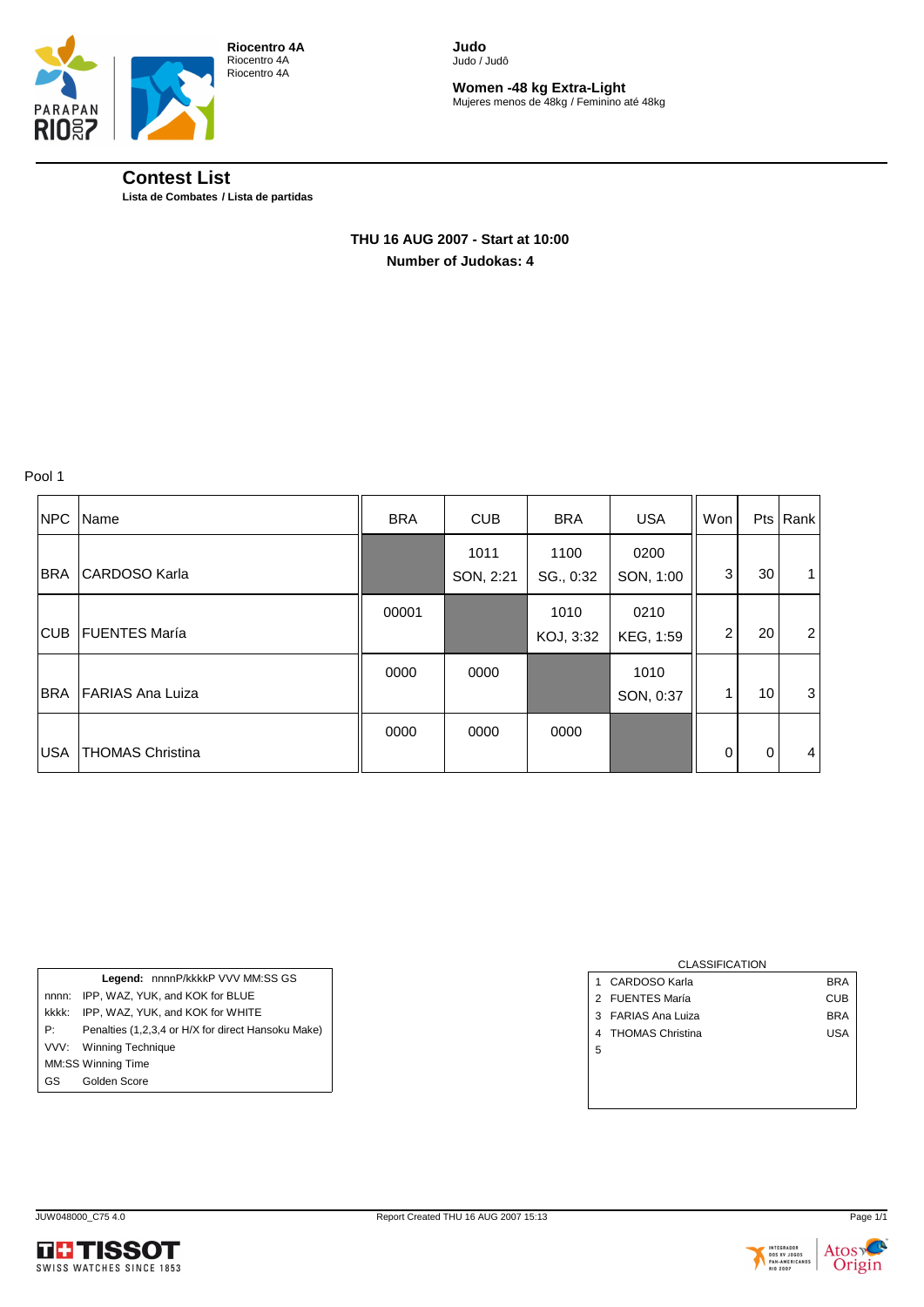

**Women -63 kg Half-Middle** Mujeres más de 57kg y menos de 63kg / Feminino acima de 57kg e até 63kg

## **Contest List**

**Lista de Combates / Lista de partidas**

### **FRI 17 AUG 2007 - Start at 10:00 Number of Judokas: 4**

Pool 1

| <b>NPC</b> | Name                 | <b>BRA</b> | <b>VEN</b>        | <b>BRA</b>        | <b>USA</b>         | Won                      |             | Pts Rank       |
|------------|----------------------|------------|-------------------|-------------------|--------------------|--------------------------|-------------|----------------|
| <b>BRA</b> | <b>SILVA Daniele</b> |            | 1000<br>KOG, 0:20 | 1000<br>UMA, 0:16 | 1000<br>KOG, 0:05  | 3                        | 30          | 1              |
| <b>VEN</b> | SOAZO Naomi          | 0000       |                   | 1000<br>KOG, 0:35 | 1010<br>UMA, 0:58  | $\overline{c}$           | 20          | $\overline{2}$ |
| <b>BRA</b> | COSTA Regina         | 0000       | 0000              |                   | 00101<br>TNO, 5:00 | $\overline{\phantom{a}}$ | 5           | 3              |
| <b>USA</b> | <b>MOUTON Jordan</b> | 0000       | 0000              | 0001              |                    | 0                        | $\mathbf 0$ | 4              |

|       | Legend: nnnnP/kkkkP VVV MM:SS GS                   |
|-------|----------------------------------------------------|
| nnnn: | IPP, WAZ, YUK, and KOK for BLUE                    |
| kkkk: | IPP, WAZ, YUK, and KOK for WHITE                   |
| P:    | Penalties (1,2,3,4 or H/X for direct Hansoku Make) |
| VVV:  | <b>Winning Technique</b>                           |
|       | MM:SS Winning Time                                 |
| GS    | Golden Score                                       |
|       |                                                    |

# CLASSIFICATION 1 SILVA Daniele BRA 2 SOAZO Naomi VEN 3 COSTA Regina BRA 4 MOUTON Jordan USA 5



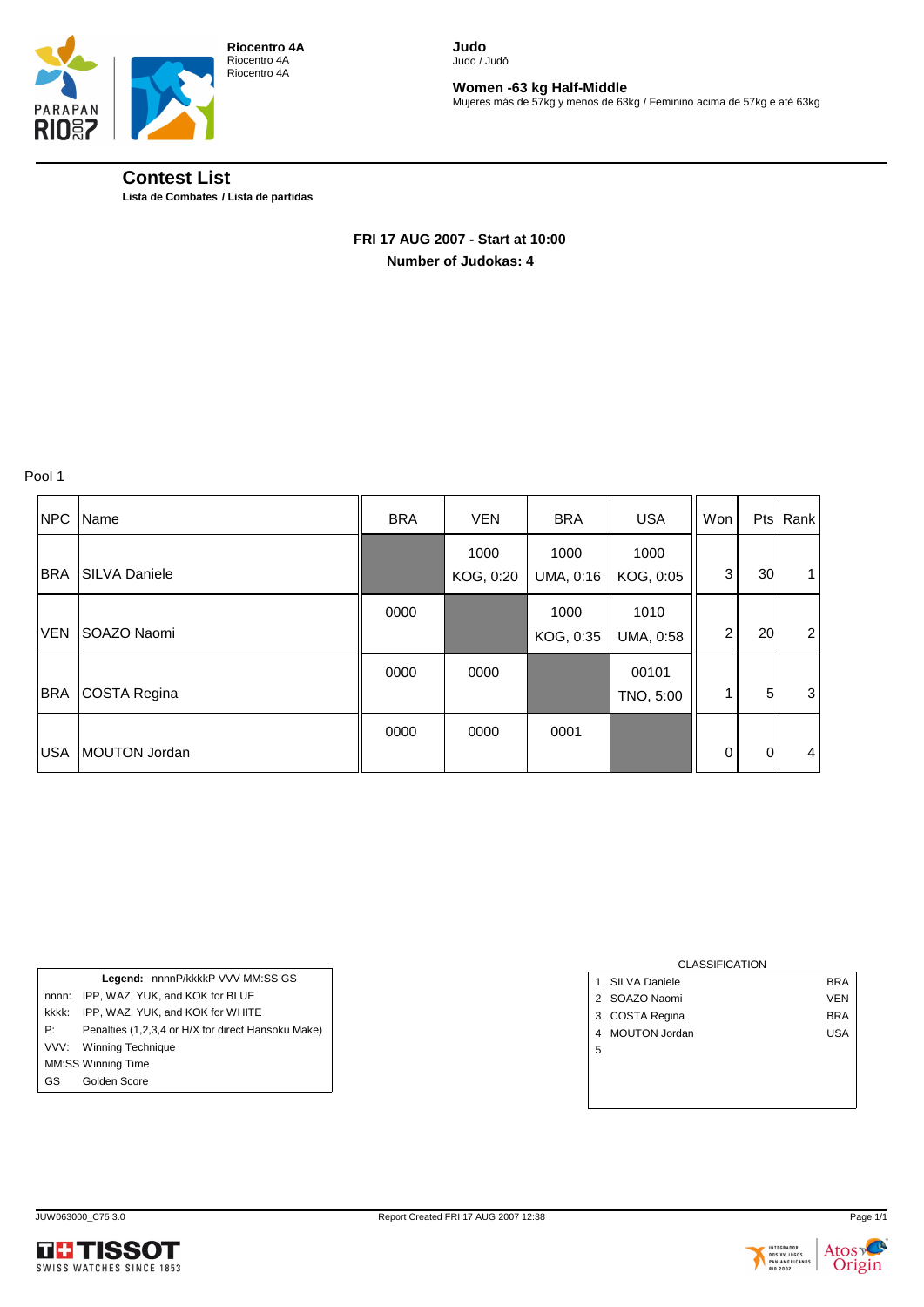

**Women -70 kg Middle** Mujeres más de 63kg y menos de 70kg / Feminino acima de 63kg e até 70kg

## **Contest List**

**Lista de Combates / Lista de partidas**

## **SAT 18 AUG 2007 - Start at 10:00 Number of Judokas: 3**

Pool 1

| <b>NPC</b> | Name                  | MEX   | <b>USA</b> | <b>BRA</b> | Won         | Pts         | Rank           |
|------------|-----------------------|-------|------------|------------|-------------|-------------|----------------|
|            |                       |       | 1122       | 1000       |             |             |                |
| <b>MEX</b> | RUVALCABA Lenia       |       | HRG, 4:09  | TNO, 0:25  | 2           | 20          | $\mathbf 1$    |
|            |                       | 00103 |            | 11101      |             |             |                |
| <b>USA</b> | MARTINEZ Lisamaria    |       |            | OUC, 2:38  |             | 10          | $\overline{2}$ |
|            |                       | 0000  | 0011       |            |             |             |                |
| <b>BRA</b> | <b>TEIXEIRA Lucia</b> |       |            |            | $\mathbf 0$ | $\mathbf 0$ | 3              |

|       | Legend: nnnnP/kkkkP VVV MM:SS GS                   |
|-------|----------------------------------------------------|
| nnnn: | IPP, WAZ, YUK, and KOK for BLUE                    |
| kkkk: | IPP, WAZ, YUK, and KOK for WHITE                   |
| P:    | Penalties (1,2,3,4 or H/X for direct Hansoku Make) |
|       | VVV: Winning Technique                             |
|       | MM:SS Winning Time                                 |
| GS —  | Golden Score                                       |
|       |                                                    |

|               | <b>CLASSIFICATION</b>     |            |
|---------------|---------------------------|------------|
| 1             | RUVALCABA Lenia           | <b>MEX</b> |
| $\mathcal{P}$ | <b>MARTINEZ Lisamaria</b> | <b>USA</b> |
|               | 3 TEIXEIRA Lucia          | <b>BRA</b> |
| 4             |                           |            |
| 5             |                           |            |
|               |                           |            |
|               |                           |            |
|               |                           |            |



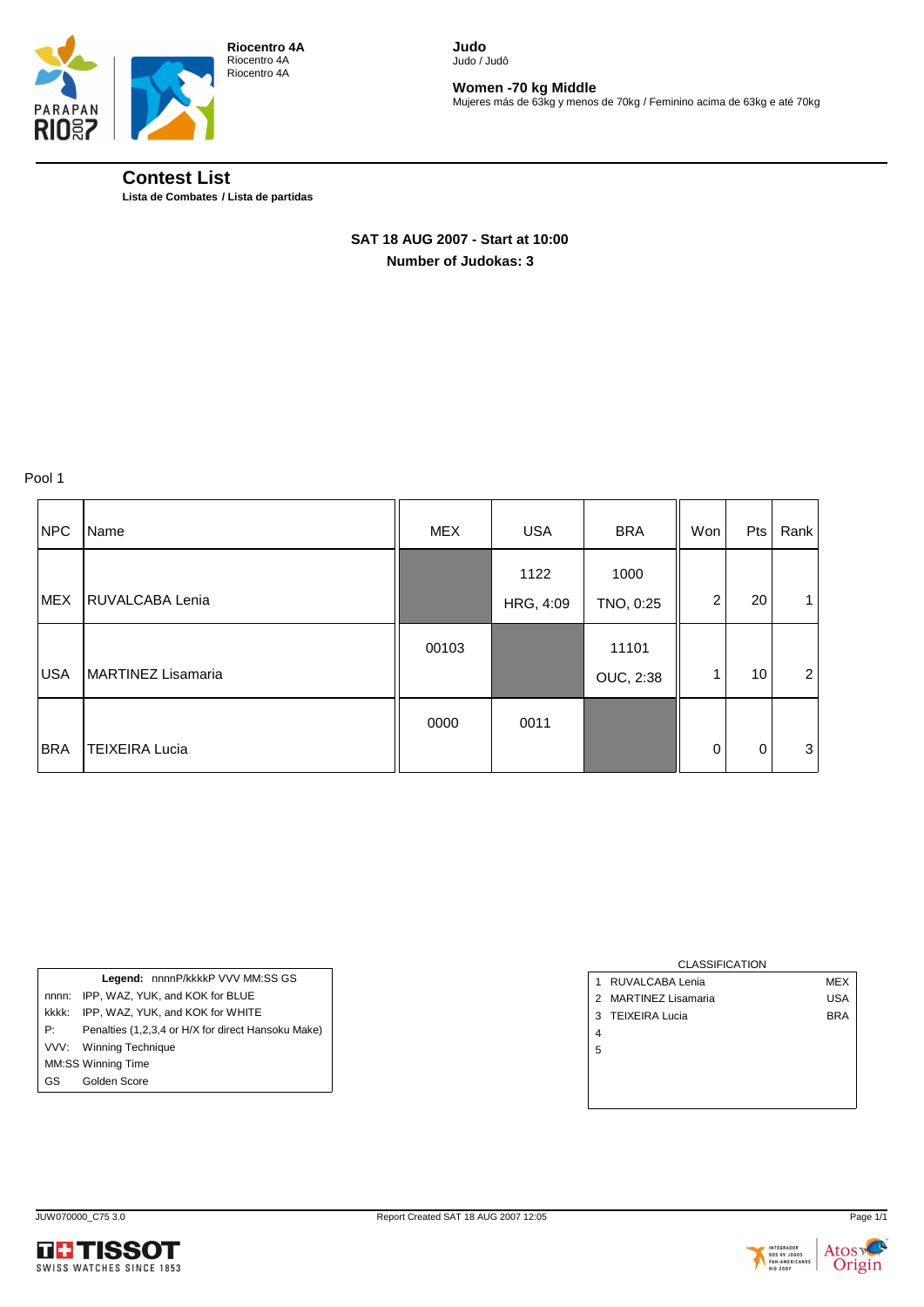

**Women +70 kg Heavy** Mujeres más de 70kg

#### **Contest List Lista de Combates / Lista de partidas**

 **SAT 18 AUG 2007 - Start at 10:00 Number of Judokas: 3** 

Pool 1

| <b>NPC</b> | Name                 | <b>CUB</b>          | <b>BRA</b>        | <b>BRA</b>          | Won      | Pts         | Rank           |
|------------|----------------------|---------------------|-------------------|---------------------|----------|-------------|----------------|
| <b>CUB</b> | HERNÁNDEZ Anayasi    |                     | 1000<br>HRM, 0:26 | Mat 2<br>Contest 11 |          | 20          | 1              |
| <b>BRA</b> | <b>SOUZA Lourdes</b> | 0000                |                   | 1001<br>YSG, 1:37   |          | 10          | $\overline{2}$ |
| <b>BRA</b> | <b>ALMEIDA Deane</b> | Mat 2<br>Contest 11 | 0000              |                     | $\Omega$ | $\mathbf 0$ | 3              |

|      | Legend: nnnnP/kkkkP VVV MM:SS GS                   |
|------|----------------------------------------------------|
|      | nnnn: IPP, WAZ, YUK, and KOK for BLUE              |
|      | kkkk: IPP, WAZ, YUK, and KOK for WHITE             |
| P:   | Penalties (1,2,3,4 or H/X for direct Hansoku Make) |
|      | VVV: Winning Technique                             |
|      | MM:SS Winning Time                                 |
| GS — | Golden Score                                       |

|   | <b>CLASSIFICATION</b> |            |
|---|-----------------------|------------|
|   | 1 HERNÁNDEZ Anayasi   | <b>CUB</b> |
|   | 2 SOUZA Lourdes       | <b>BRA</b> |
| 3 | ALMEIDA Deane         | <b>BRA</b> |
| 4 |                       |            |
| 5 |                       |            |
|   |                       |            |
|   |                       |            |
|   |                       |            |



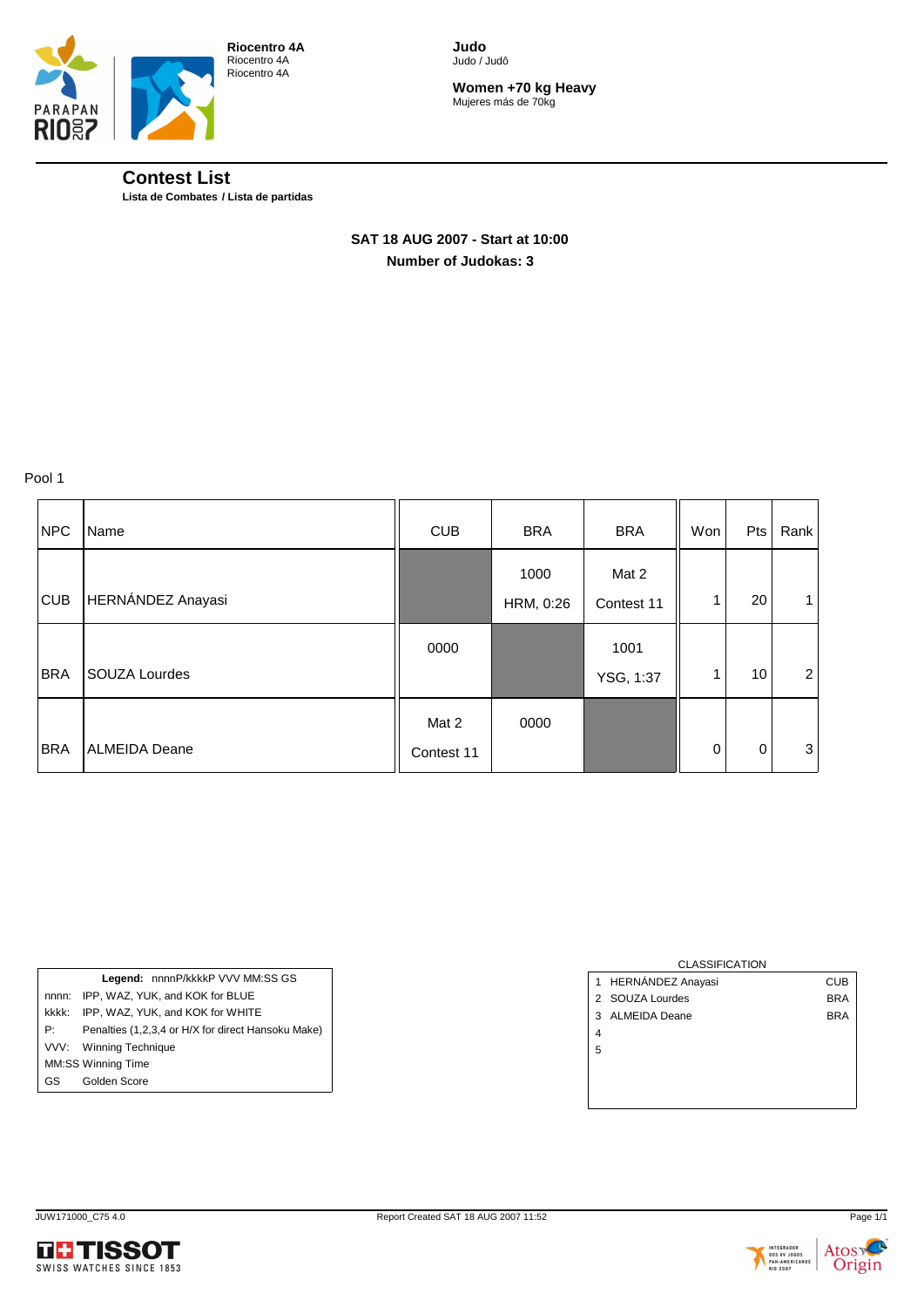

**Women -48 kg Extra-Light** Mujeres menos de 48kg / Feminino até 48kg

## **Results Summary (by weight category)**

**Resumen de resultados (por categoría de peso) / Resumo dos Resultados (por Categoria de Peso)**

**As of FRI 17 AUG 2007**

| Rank          | <b>Name</b>             | <b>NPC</b><br>Code |
|---------------|-------------------------|--------------------|
| Gold          | CARDOSO Karla           | <b>BRA</b>         |
| <b>Silver</b> | <b>FUENTES María</b>    | <b>CUB</b>         |
| <b>Bronze</b> | <b>FARIAS Ana Luiza</b> | <b>BRA</b>         |
| 4th           | <b>THOMAS Christina</b> | <b>USA</b>         |
| 5th           |                         |                    |
| 5th           |                         |                    |
| 7th           |                         |                    |
| 7th           |                         |                    |

| Total number of judokas                 |  |
|-----------------------------------------|--|
| Total number of contests                |  |
| Total number of "Golden Score" contests |  |

| Wins by | <b>IPPON</b>               | 4 | 66.67 % |
|---------|----------------------------|---|---------|
|         | WAZA-ARI-AWASETE-IPPON     | 2 | 33.33 % |
|         | WAZA-ARI                   | 0 | 0.00%   |
|         | <b>YUKO</b>                | 0 | 0.00%   |
|         | <b>KOKA</b>                | 0 | 0.00%   |
|         | <b>HANSOKU-MAKE DIRECT</b> | 0 | 0.00%   |
|         | HANSOKU-MAKE / 4 SHIDOS    | 0 | 0.00%   |
|         | 3 SHIDOS                   | 0 | 0.00%   |
|         | 2 SHIDOS                   | 0 | 0.00%   |
|         | 1 SHIDO                    | 0 | 0.00%   |
|         | YUSEI-GACHI (GOLDEN SCORE) | 0 | 0.00%   |
|         | HANTEI (GOLDEN SCORE)      | 0 | 0.00%   |
|         | SOGO-GACHI                 | 0 | 0.00%   |
|         | KIKEN-GACHI                | 0 | 0.00%   |
|         | <b>FUSEN-GACHI</b>         | 0 | 0.00%   |
|         | <b>MEDICAL</b>             | 0 | 0.00%   |
|         |                            |   |         |

The shortest contest: Number 4 - 0:32 CARDOSO Karla (BRA) wins FARIAS Ana Luiza (BRA) Winning Technique: SG.



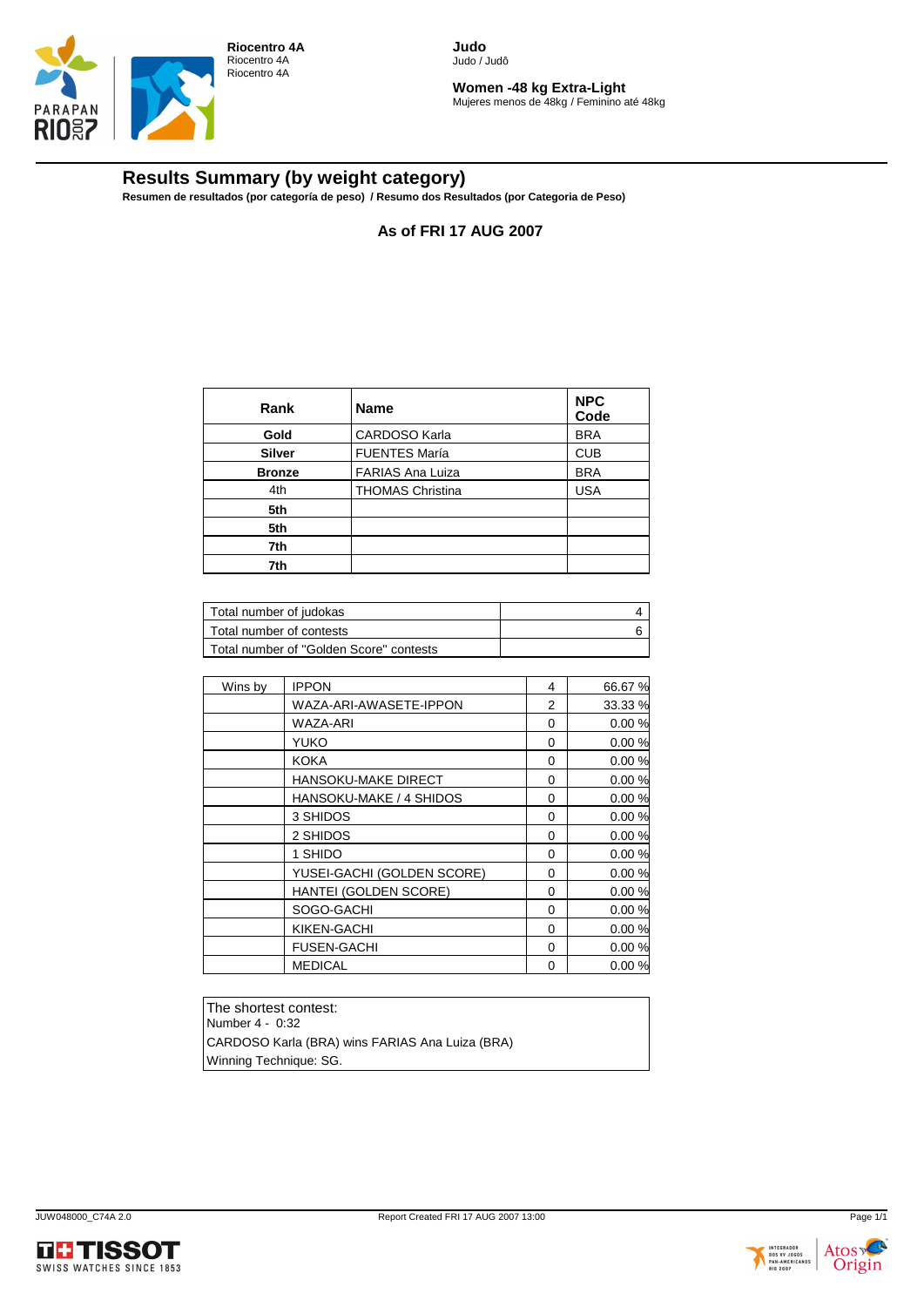

**Women -63 kg Half-Middle** Mujeres más de 57kg y menos de 63kg / Feminino acima de 57kg e até 63kg

## **Results Summary (by weight category)**

**Resumen de resultados (por categoría de peso) / Resumo dos Resultados (por Categoria de Peso)**

**As of FRI 17 AUG 2007**

**Judo** Judo / Judô

| Rank          | <b>Name</b>          | <b>NPC</b><br>Code |
|---------------|----------------------|--------------------|
| Gold          | SILVA Daniele        | <b>BRA</b>         |
| <b>Silver</b> | SOAZO Naomi          | <b>VEN</b>         |
| <b>Bronze</b> | COSTA Regina         | <b>BRA</b>         |
| 4th           | <b>MOUTON Jordan</b> | <b>USA</b>         |
| 5th           |                      |                    |
| 5th           |                      |                    |
| 7th           |                      |                    |
| 7th           |                      |                    |

| Total number of judokas                 |  |
|-----------------------------------------|--|
| Total number of contests                |  |
| Total number of "Golden Score" contests |  |

| <b>IPPON</b>               | 5        | 83.33 % |
|----------------------------|----------|---------|
| WAZA-ARI-AWASETE-IPPON     | 0        | 0.00%   |
| WAZA-ARI                   | 0        | 0.00%   |
| <b>YUKO</b>                | 1        | 16.67 % |
| <b>KOKA</b>                | 0        | 0.00%   |
| HANSOKU-MAKE DIRECT        | 0        | 0.00%   |
| HANSOKU-MAKE / 4 SHIDOS    | 0        | 0.00%   |
| 3 SHIDOS                   | 0        | 0.00%   |
| 2 SHIDOS                   | 0        | 0.00%   |
| 1 SHIDO                    | 0        | 0.00%   |
| YUSEI-GACHI (GOLDEN SCORE) | 0        | 0.00 %  |
| HANTEI (GOLDEN SCORE)      | 0        | 0.00%   |
| SOGO-GACHI                 | $\Omega$ | 0.00%   |
| KIKEN-GACHI                | 0        | 0.00%   |
| <b>FUSEN-GACHI</b>         | 0        | 0.00%   |
| <b>MEDICAL</b>             | 0        | 0.00%   |
|                            |          |         |

The shortest contest: Number 10 - 0:05 SILVA Daniele (BRA) wins MOUTON Jordan (USA) Winning Technique: KOG



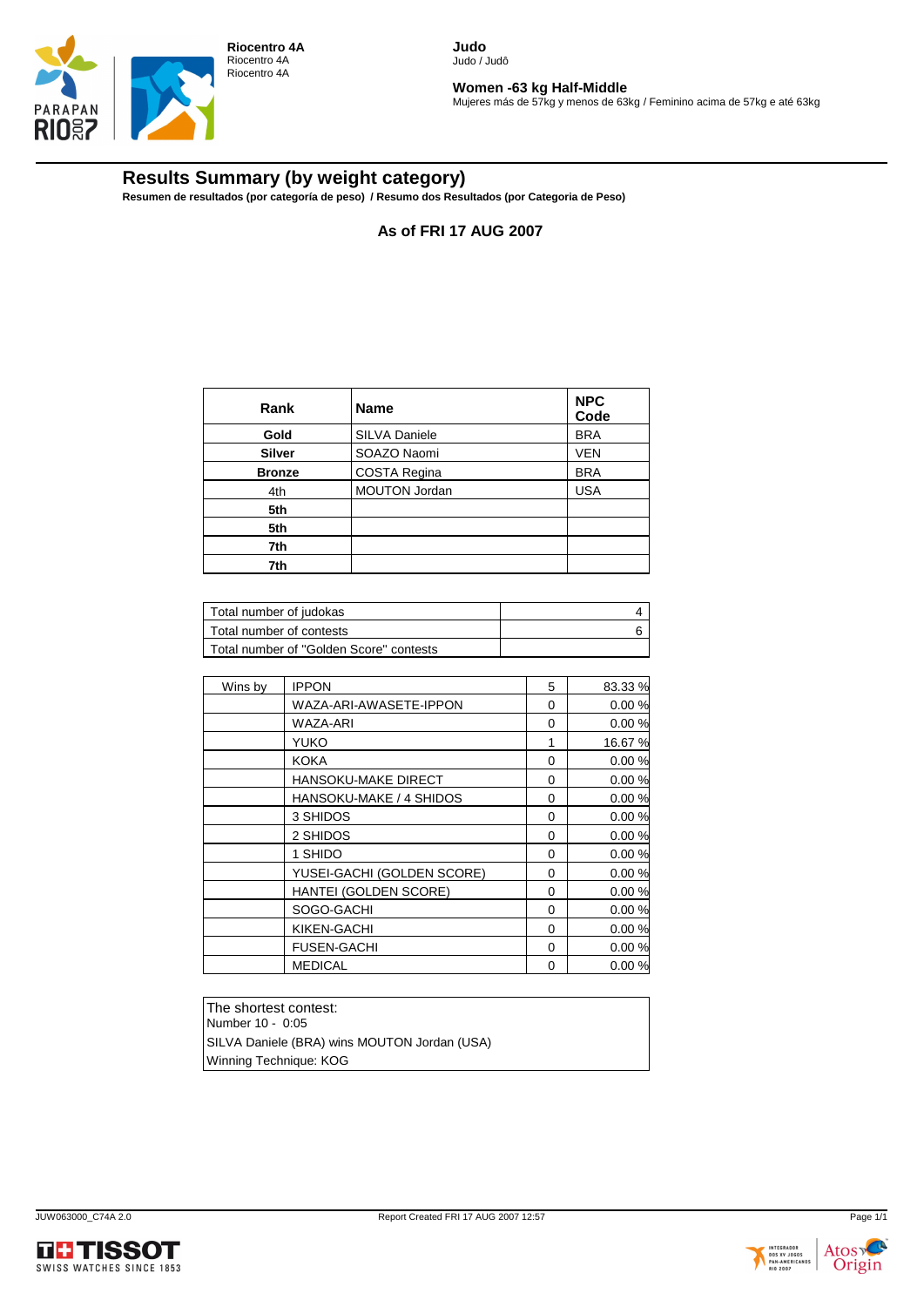

**Women -70 kg Middle** Mujeres más de 63kg y menos de 70kg / Feminino acima de 63kg e até 70kg

## **Results Summary (by weight category)**

**Resumen de resultados (por categoría de peso) / Resumo dos Resultados (por Categoria de Peso)**

**As of SAT 18 AUG 2007**

| Rank          | <b>Name</b>               | <b>NPC</b><br>Code |
|---------------|---------------------------|--------------------|
| Gold          | RUVALCABA Lenia           | <b>MEX</b>         |
| <b>Silver</b> | <b>MARTINEZ Lisamaria</b> | <b>USA</b>         |
| 3rd           | <b>TEIXEIRA Lucia</b>     | <b>BRA</b>         |
| 4th           |                           |                    |
| 5th           |                           |                    |
| 5th           |                           |                    |
| 7th           |                           |                    |
| 7th           |                           |                    |

| Total number of judokas                 |  |
|-----------------------------------------|--|
| Total number of contests                |  |
| Total number of "Golden Score" contests |  |

| <b>IPPON</b>               | 3        | 100.00 % |
|----------------------------|----------|----------|
| WAZA-ARI-AWASETE-IPPON     | 0        | 0.00%    |
| <b>WAZA-ARI</b>            | 0        | 0.00%    |
| <b>YUKO</b>                | 0        | 0.00%    |
| KOKA                       | 0        | 0.00%    |
| <b>HANSOKU-MAKE DIRECT</b> | 0        | 0.00%    |
| HANSOKU-MAKE / 4 SHIDOS    | 0        | 0.00%    |
| 3 SHIDOS                   | 0        | 0.00 %   |
| 2 SHIDOS                   | 0        | 0.00%    |
| 1 SHIDO                    | 0        | 0.00%    |
| YUSEI-GACHI (GOLDEN SCORE) | 0        | 0.00%    |
| HANTEI (GOLDEN SCORE)      | 0        | 0.00%    |
| SOGO-GACHI                 | $\Omega$ | 0.00%    |
| KIKEN-GACHI                | 0        | 0.00%    |
| <b>FUSEN-GACHI</b>         | 0        | 0.00%    |
| <b>MEDICAL</b>             | 0        | 0.00%    |
|                            |          |          |

The shortest contest: Number 8 - 0:25 RUVALCABA Lenia (MEX) wins TEIXEIRA Lucia (BRA) Winning Technique: TNO



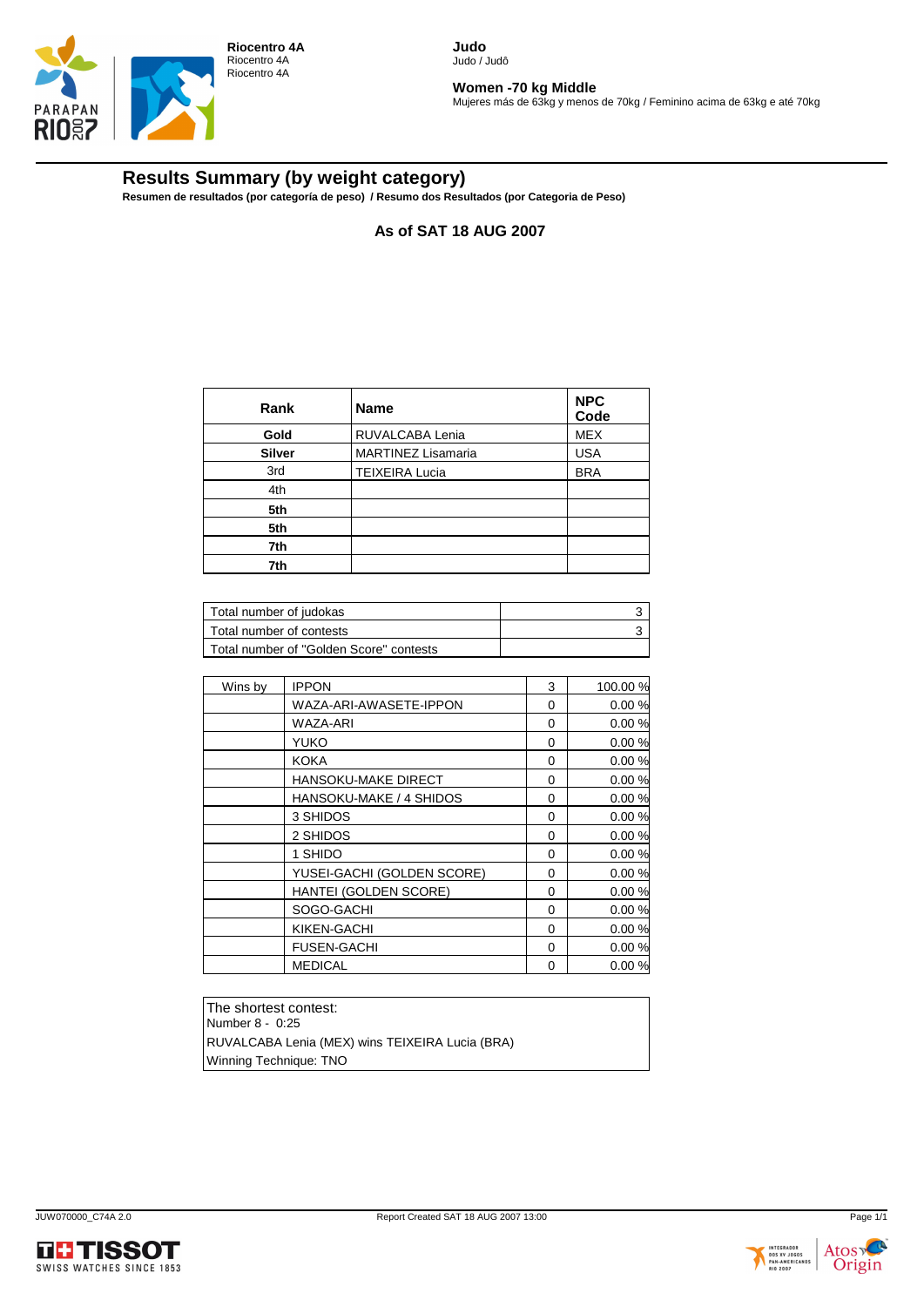



**Women +70 kg Heavy** Mujeres más de 70kg

## **Results Summary (by weight category)**

**Resumen de resultados (por categoría de peso) / Resumo dos Resultados (por Categoria de Peso)**

**As of SAT 18 AUG 2007**

| Rank          | <b>Name</b>          | <b>NPC</b><br>Code |
|---------------|----------------------|--------------------|
| Gold          | HERNÁNDEZ Anayasi    | <b>CUB</b>         |
| <b>Silver</b> | SOUZA Lourdes        | <b>BRA</b>         |
| 3rd           | <b>ALMEIDA Deane</b> | <b>BRA</b>         |
| 4th           |                      |                    |
| 5th           |                      |                    |
| 5th           |                      |                    |
| 7th           |                      |                    |
| 7th           |                      |                    |

| Total number of judokas                 |  |
|-----------------------------------------|--|
| Total number of contests                |  |
| Total number of "Golden Score" contests |  |

| <b>IPPON</b>               | 3        | 100.00 % |
|----------------------------|----------|----------|
| WAZA-ARI-AWASETE-IPPON     | 0        | 0.00%    |
| WAZA-ARI                   | 0        | 0.00%    |
| <b>YUKO</b>                | 0        | 0.00 %   |
| <b>KOKA</b>                | 0        | 0.00%    |
| <b>HANSOKU-MAKE DIRECT</b> | 0        | 0.00%    |
| HANSOKU-MAKE / 4 SHIDOS    | 0        | 0.00%    |
| 3 SHIDOS                   | 0        | 0.00 %   |
| 2 SHIDOS                   | 0        | 0.00%    |
| 1 SHIDO                    | 0        | 0.00%    |
| YUSEI-GACHI (GOLDEN SCORE) | 0        | 0.00 %   |
| HANTEI (GOLDEN SCORE)      | 0        | 0.00%    |
| SOGO-GACHI                 | $\Omega$ | 0.00%    |
| KIKEN-GACHI                | 0        | 0.00%    |
| <b>FUSEN-GACHI</b>         | 0        | 0.00%    |
| <b>MEDICAL</b>             | 0        | 0.00%    |
|                            |          |          |

The shortest contest: Number 8 - 0:26 HERNÁNDEZ Anayasi (CUB) wins SOUZA Lourdes (BRA) Winning Technique: HRM



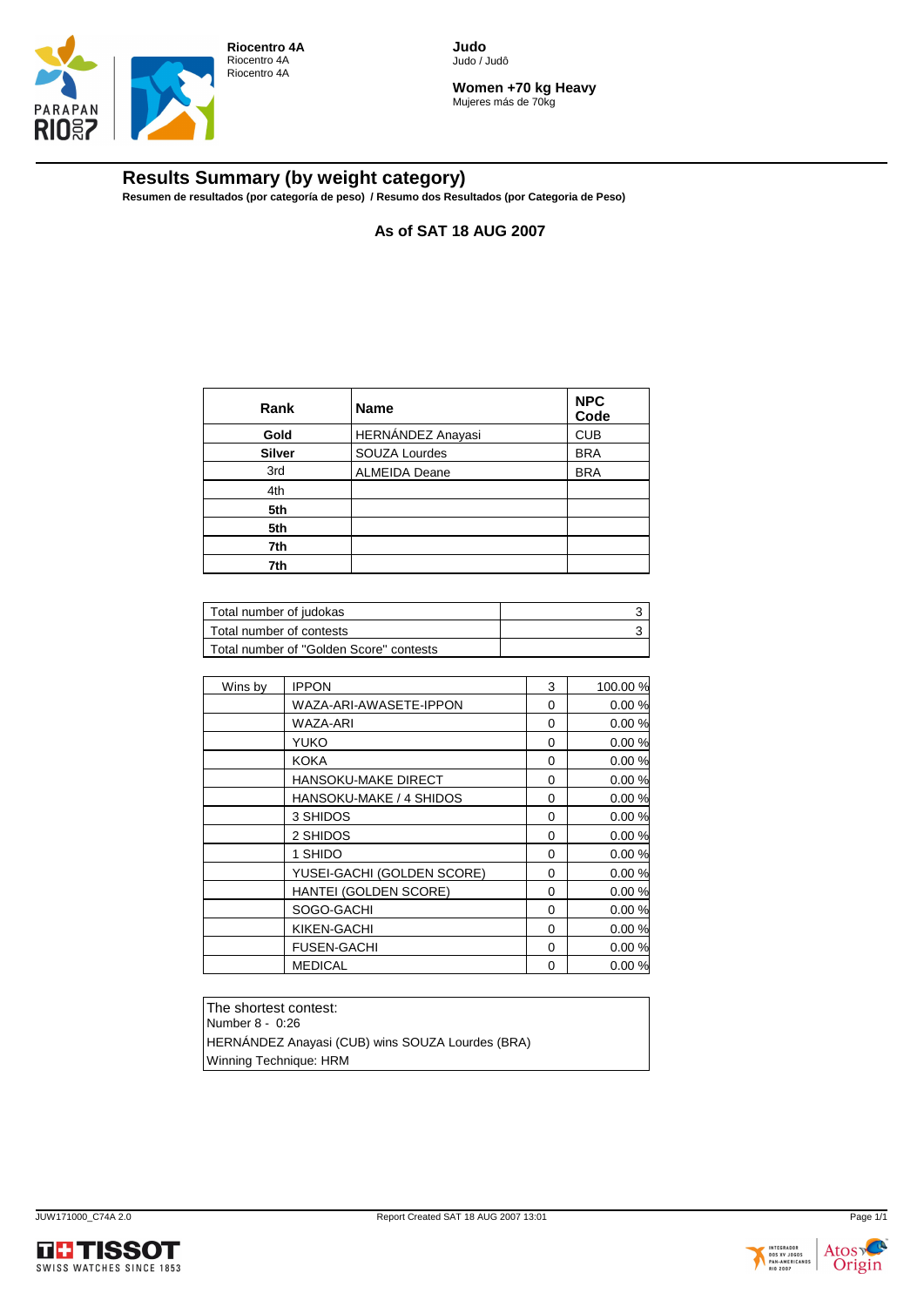

#### **Medal Standings**

**Posiciones de medallas / Posições das Medalhas**

#### **AFTER 10 OF 10 WEIGHT CATEGORIES As of 18 AUG 2007**

|                | <b>NPC</b>                     | Men  |                |               | Women        |      |   | <b>Total</b>  |              |      |        | Rank           |                |             |
|----------------|--------------------------------|------|----------------|---------------|--------------|------|---|---------------|--------------|------|--------|----------------|----------------|-------------|
| Rank           |                                | Gold |                | Silver Bronze | <b>Total</b> | Gold |   | Silver Bronze | <b>Total</b> | Gold | Silver | <b>Bronze</b>  | Total          | By<br>Total |
|                | CUB - Cuba                     | 3    | $\overline{2}$ |               | 6            |      |   |               | 2            | 4    | 3      |                | 8              | 2           |
| $\overline{2}$ | <b>BRA - Brazil</b>            |      | 1              | 3             | 5            | 2    |   | 2             | 5            | 3    | 2      | 5              | 10             |             |
| 3              | MEX - Mexico                   |      |                |               |              |      |   |               |              | 2    |        |                | 2              | $=5$        |
| 4              | ARG - Argentina                |      |                |               | $\mathbf{2}$ |      |   |               |              |      |        |                | $\overline{2}$ | $=5$        |
| 5              | VEN - Venezuela                |      | 1              | 2             | 3            |      |   |               |              |      | 2      | $\overline{2}$ | 4              | 3           |
| 6              | USA - United States of America |      |                |               | $\mathbf{2}$ |      |   |               |              |      | 2      |                | 3              | 4           |
| 7              | URU - Uruguay                  |      |                |               |              |      |   |               |              |      |        |                |                | 8           |
| 8              | COL - Colombia                 |      |                | 2             | $\mathbf{2}$ |      |   |               |              |      |        | 2              | $\overline{2}$ | $= 5$       |
|                | <b>Total</b>                   | 6    | 6              | 10            | 22           | 4    | 4 | ົ             | 10           | 10   | 10     | 12             | 32             |             |

**Legend:**

**'=' - Equal sign indicates that two or more NPCs share the same rank by total**



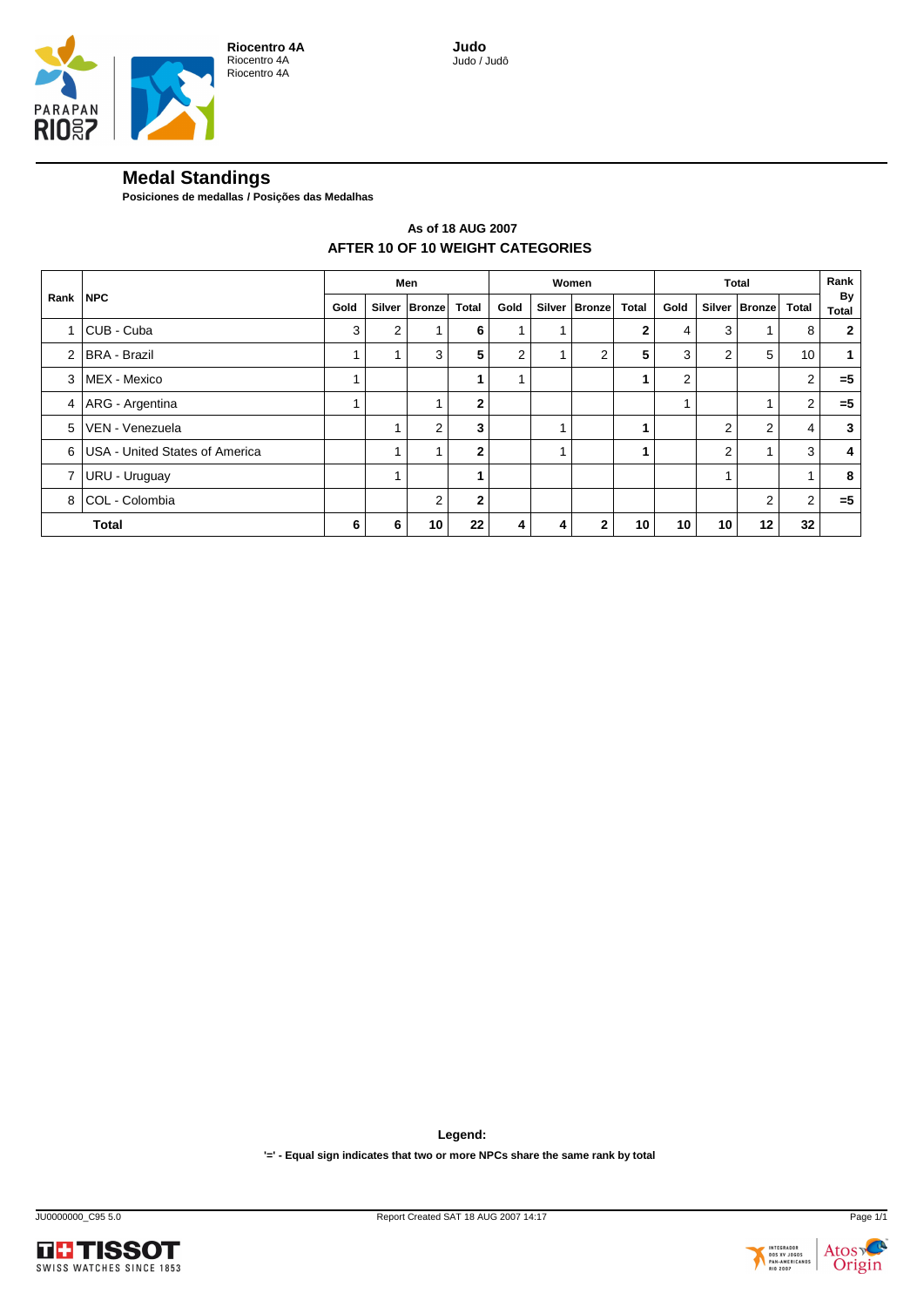

## **Result Summary By NPC**

**Resumen de resultados por CPN / Resumo dos Resultados por CPN**

#### **As of 18 AUG 2007**

| <b>NPC</b>             | Gender       | <b>Name</b>                                                                                                                                                                                                              | Weight<br>Category                                                                                                            | <b>Total</b><br><b>Contests</b>                                                                                | Won                                                                                                                    | Lost                                                                                                                                            | Result                                                                                                       |
|------------------------|--------------|--------------------------------------------------------------------------------------------------------------------------------------------------------------------------------------------------------------------------|-------------------------------------------------------------------------------------------------------------------------------|----------------------------------------------------------------------------------------------------------------|------------------------------------------------------------------------------------------------------------------------|-------------------------------------------------------------------------------------------------------------------------------------------------|--------------------------------------------------------------------------------------------------------------|
| <b>ARG - Argentina</b> |              |                                                                                                                                                                                                                          |                                                                                                                               |                                                                                                                |                                                                                                                        |                                                                                                                                                 |                                                                                                              |
|                        | <b>MEN</b>   | RAMIREZ Fabián<br>DIAZ Domingo<br><b>LENCINA Jorge</b>                                                                                                                                                                   | -73 kg<br>$-60$ kg<br>$-81$ kg                                                                                                | 3<br>$\overline{c}$<br>3                                                                                       | 2<br>0<br>3                                                                                                            | 1<br>$\overline{\mathbf{c}}$<br>0                                                                                                               | <b>Bronze</b><br>7th<br>Gold                                                                                 |
| <b>BRA - Brazil</b>    |              |                                                                                                                                                                                                                          |                                                                                                                               |                                                                                                                |                                                                                                                        |                                                                                                                                                 |                                                                                                              |
|                        | <b>MEN</b>   | <b>SILVA Alexandre</b><br><b>ROSA Denis</b><br>VAZ Elmo<br>PORFIRIO Wanderson<br>SILVA Antonio<br>SOUZA Robson<br>ARAUJO Helder<br><b>AMARAL Eduardo</b><br><b>ARRUDA Harley</b><br><b>GOMES Magno</b><br>PAIXÃO Roberto | +100 kg<br>$-81$ kg<br>$+100$ kg<br>-73 kg<br>$-100$ kg<br>$-66$ kg<br>$-60$ kg<br>-73 kg<br>$-81$ kg<br>$-66$ kg<br>$-60$ kg | 4<br>$\overline{c}$<br>4<br>$\overline{\mathbf{c}}$<br>4<br>$\ensuremath{\mathsf{3}}$<br>3<br>3<br>3<br>3<br>3 | 1<br>1<br>0<br>0<br>3<br>1<br>1<br>$\overline{\mathbf{c}}$<br>$\mathbf 1$<br>$\overline{\mathbf{c}}$<br>$\overline{2}$ | 3<br>1<br>4<br>$\overline{\mathbf{c}}$<br>1<br>$\overline{c}$<br>$\overline{c}$<br>$\mathbf{1}$<br>$\overline{\mathbf{c}}$<br>1<br>$\mathbf{1}$ | 4th.<br><b>Bronze</b><br>5th<br>7th<br>Gold<br>5th<br>5th<br><b>Bronze</b><br>5th<br>Silver<br><b>Bronze</b> |
|                        | <b>WOMEN</b> | SILVA Daniele<br>SOUZA Lourdes<br>COSTA Regina<br><b>TEIXEIRA Lucia</b><br><b>FARIAS Ana Luiza</b><br><b>CARDOSO Karla</b><br><b>ALMEIDA Deane</b>                                                                       | $-63$ kg<br>+70 kg<br>$-63$ kg<br>-70 kg<br>-48 kg<br>-48 kg<br>+70 kg                                                        | 3<br>$\boldsymbol{2}$<br>3<br>$\overline{\mathbf{c}}$<br>3<br>3<br>$\overline{2}$                              | 3<br>1<br>1<br>0<br>1<br>3<br>0                                                                                        | 0<br>1<br>2<br>$\overline{\mathbf{c}}$<br>$\overline{c}$<br>0<br>$\overline{2}$                                                                 | Gold<br>Silver<br><b>Bronze</b><br><b>Bronze</b><br><b>Bronze</b><br>Gold<br><b>Bronze</b>                   |
| <b>CAN - Canada</b>    |              |                                                                                                                                                                                                                          |                                                                                                                               |                                                                                                                |                                                                                                                        |                                                                                                                                                 |                                                                                                              |
|                        | <b>MEN</b>   | <b>RADOMAN Alexander</b><br><b>MORGAN William</b>                                                                                                                                                                        | $-81$ kg<br>$-100$ kg                                                                                                         | 2<br>4                                                                                                         | 0<br>$\mathbf{1}$                                                                                                      | 2<br>3                                                                                                                                          | 7th<br>4th                                                                                                   |
| <b>COL - Colombia</b>  |              |                                                                                                                                                                                                                          |                                                                                                                               |                                                                                                                |                                                                                                                        |                                                                                                                                                 |                                                                                                              |
|                        | <b>MEN</b>   | CASTILLO Edgar<br><b>ALZATE Wilson</b><br><b>CORTES Juan Pablo</b>                                                                                                                                                       | -73 kg<br>$-66$ kg<br>-60 kg                                                                                                  | $\overline{c}$<br>3<br>3                                                                                       | 0<br>$\overline{\mathbf{c}}$<br>$\overline{2}$                                                                         | 2<br>1<br>1                                                                                                                                     | 7th<br><b>Bronze</b><br><b>Bronze</b>                                                                        |
| <b>CUB - Cuba</b>      |              |                                                                                                                                                                                                                          |                                                                                                                               |                                                                                                                |                                                                                                                        |                                                                                                                                                 |                                                                                                              |
|                        | <b>MEN</b>   | <b>RAMOS Víctor Luis</b><br>DOMINGUEZ Yangaliny<br>MARCILLIS Jorge<br>BERMUDEZ Juan<br><b>HECHAVARRIA Sergio</b><br>ALONSO Isao                                                                                          | $-66$ kg<br>+100 kg<br>$-73$ kg<br>-100 kg<br>$-60$ kg<br>$-81$ kg                                                            | 3<br>$\overline{\mathbf{4}}$<br>3<br>4<br>$\overline{2}$<br>3                                                  | 3<br>4<br>$\overline{\mathbf{c}}$<br>3<br>$\overline{2}$<br>2                                                          | 0<br>0<br>1<br>1<br>0<br>1                                                                                                                      | Gold<br>Gold<br>Silver<br>Silver<br>Gold<br><b>Bronze</b>                                                    |
|                        | <b>WOMEN</b> | HERNÁNDEZ Anayasi<br><b>FUENTES María</b>                                                                                                                                                                                | $+70$ kg<br>-48 kg                                                                                                            | 2<br>3                                                                                                         | 2<br>2                                                                                                                 | 0<br>$\mathbf{1}$                                                                                                                               | Gold<br>Silver                                                                                               |
| <b>MEX - Mexico</b>    |              |                                                                                                                                                                                                                          |                                                                                                                               |                                                                                                                |                                                                                                                        |                                                                                                                                                 |                                                                                                              |
|                        | <b>MEN</b>   | PARRA Jose<br><b>AVILA Eduardo</b>                                                                                                                                                                                       | $-66$ kg<br>$-73$ kg                                                                                                          | 2<br>3                                                                                                         | 0<br>3                                                                                                                 | 2<br>$\pmb{0}$                                                                                                                                  | 7th<br>Gold                                                                                                  |
|                        | <b>WOMEN</b> | RUVALCABA Lenia                                                                                                                                                                                                          | $-70$ kg                                                                                                                      | 2                                                                                                              | $\overline{c}$                                                                                                         | $\pmb{0}$                                                                                                                                       | Gold                                                                                                         |